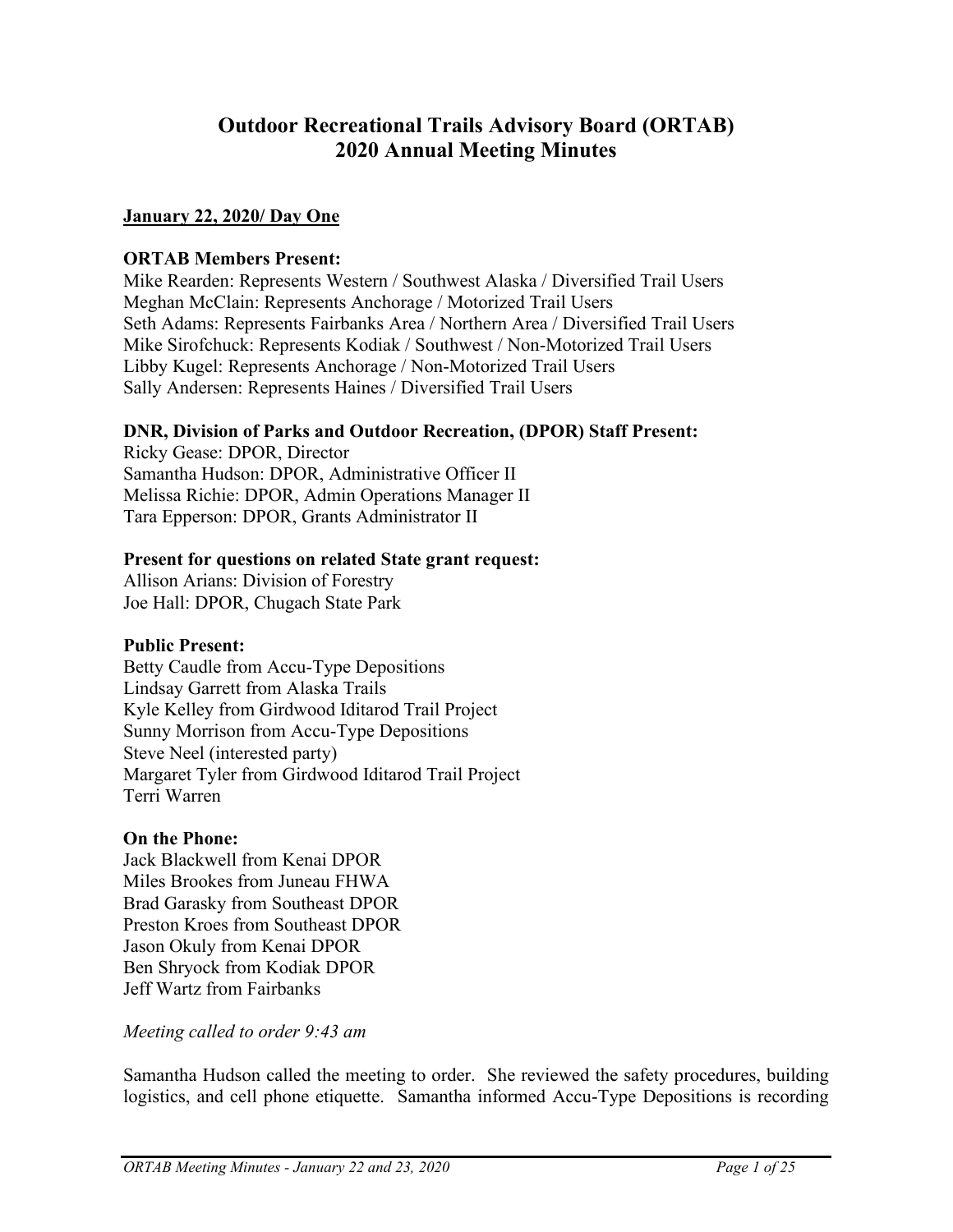the meeting and will transcribe the meeting minutes. She requested all speakers state their name in order to be reflected correctly in the minutes. ORTAB members, DPOR staff, and the public who were present introduced themselves and stated their affiliation, if any. Samantha indicated there will be an ORTAB public notice recruitment in the spring.

Samantha noted an email was sent to ORTAB members regarding an amended grant round process. Clarification was provided on the Buy America confusion and issues pertaining to the manufacturing process of steel and iron in the United States, from the initial melting stage through the application of coatings. Samantha read the clarification given by Miles Brookes. She will post examples of the certification types on the RTP website in the future. Samantha explained the timeline of the amended grant round process for the possible six applications that will not be discussed today. The round two ORTAB meeting will be held via teleconference on February  $19<sup>th</sup>$  or  $20<sup>th</sup>$ . A WebEx will be available for members to view identical screen information. Samantha requested members respond to her email indicating the preferred date for the teleconference meeting.

Ricky Gease then discussed two alternative ideas he came up with for the amended grant process for members to consider. More information will be known on Friday regarding which projects will return an amended application. A teleconference could be held to review the returned applications. Members could delegate authority to the Chair to review and accelerate the timeline. Final process parameters can be decided at tomorrow's meeting. Chair Mike Sirofchuck suggested this issue is placed on the agenda under New Business during tomorrow's meeting. There was no objection.

Mike S. read the house rules. Public comments during the grant scoring period are only allowed if the applicant is asked a direct question by a Board member. ORTAB members may change the original scores during the meeting. In accordance with AS 39.52.220, ORTAB members are responsible for making declaration of any interest or activities which could result in a violation of the code of ethics. Mike S. indicated his preference is to follow last year's process and provide an opportunity before each application is presented for members to declare any conflict of interest, and for the Board Chair to rule on such declarations. There was no objection.

Samantha showed the live RTP project funding spreadsheet on the screen, which was created by Tara Epperson. A hard copy will be distributed to members. There is approximately \$1.3 million available and authorized for project funding. Funds not obligated this year cannot be obligated later. The applications are listed by federal share, match, classification, and activity. The current average score is shown and Tara will dynamically update the screen during today's meeting with any changes to scores or classifications. The updates will be reflected in the minutes.

Samantha noted the subtotal request to review today does not including the six applications in the amended grant round process. Currently, State Parks is \$404,282, and non-State Parks is \$429,764. The administration fee request is \$106,956. The subtotal request for the six applications in the amended grant round process for State Parks is \$155,070, and for non-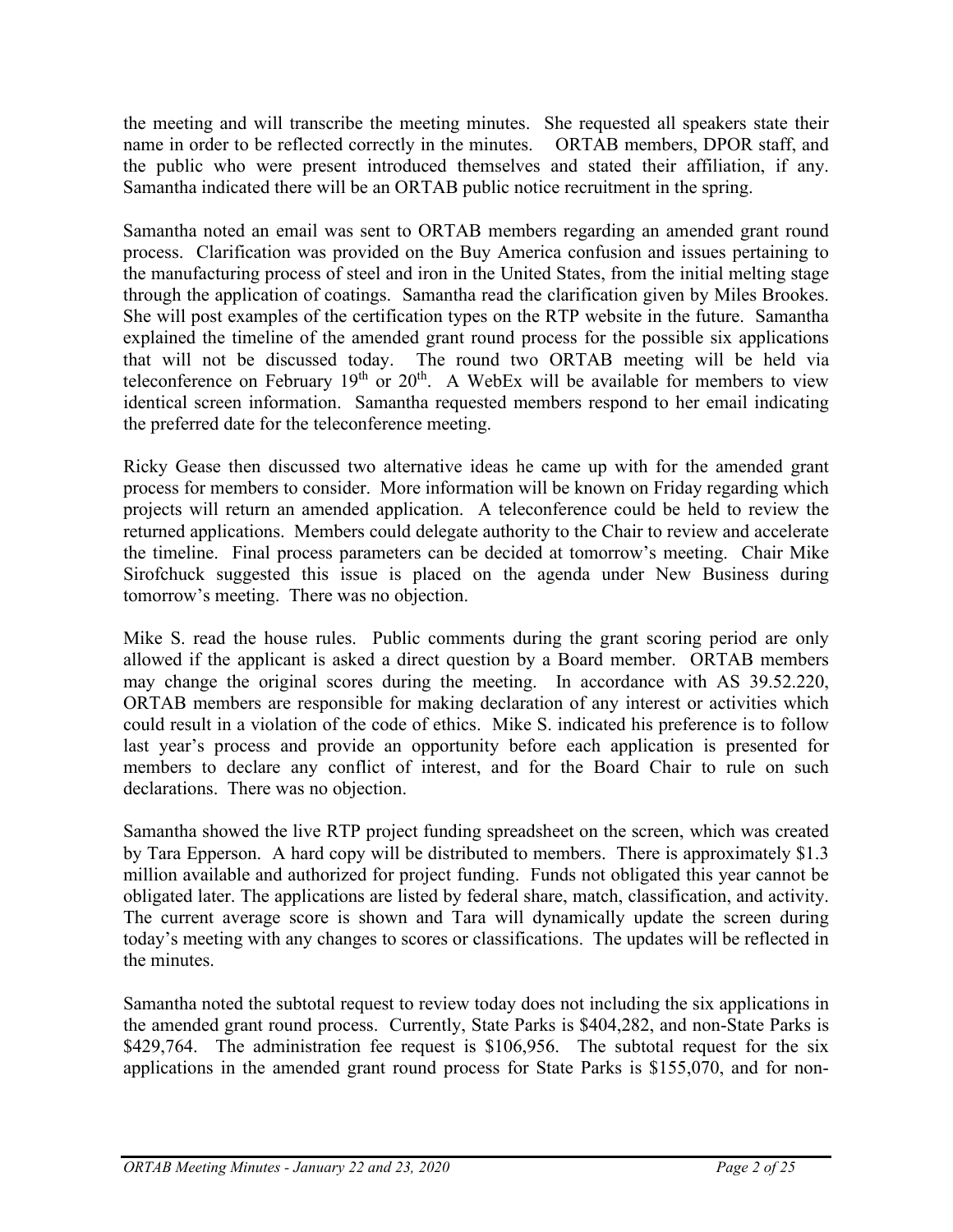State Parks is approximately \$155,000. The total amount for all applications is below the authorized project funding amount threshold.

Samantha provided an update on Fixing America's Surface Transportation Act (FAST Act), which will expire on September  $30<sup>th</sup>$ . A new highway bill is under development in Congress. Samantha indicated Miles does not believe a new reauthorization act will be signed by September  $30<sup>th</sup>$ , and short-term extensions of the FAST Act will most likely occur. These could include prorated funding amounts, which are subject to obligation rules. Samantha informed applications for next year DPOR will accept all stipulations. There was insufficient time this year to accept any stipulation beyond Stipulation 1 (STIP 1), thus all applications were limited to STIP 1 projects.

Mike S. opened the floor for public comments. There were no public comments. The public who joined the meeting late introduced themselves and stated their affiliation.

*A break was taken at 10:11 am*

Mike S. expressed appreciation to the new staff and Director for their efforts.

*Projects were discussed in order of people present in the room, on the phone, and then moving down the spreadsheet.* 

**1. Project Title:** Rosie Creek Valle Trail **Applying Organization:** DNR Forestry **Project Category:** Motorized **Federal Funds Requested \$ / Match Requirement \$ / Non-Participating Costs \$ / Federal %:** \$100,000.00 / \$11,111.00 / \$0 / 90.00% **Total Participating \$ / Total Project Cost \$:** \$111,111.00 / \$111,111.00 **Final ORTAB Score:** 87.83 / 100 **Project Discussion:**

Mike S. asked if anyone had a conflict of interest. Sally Andersen requested additional information as to what level of involvement constitutes a conflict of interest. Mike S. explained any connection to the project that a member feels is a conflict of interest should be disclosed. Samantha added if a member has had any involvement in the application or with the organization, the member should disclose the information.

Seth Adams expressed support for the project. Mike S. expressed support for the project and requested additional clarification regarding the mention of commercial logging in the area. Allison Arians explained one of the goals of the Board of Forestry is educating the public on the benefits of sustainable forestry and timber management. The trail network is a Forestry road network within the Tanana Valley State Forest. Timber management and harvest will continue throughout the Sate Forest and the road network will be maintained for 30 years, until the trees are ready again for harvest. Allison believes this is a prime opportunity to advance the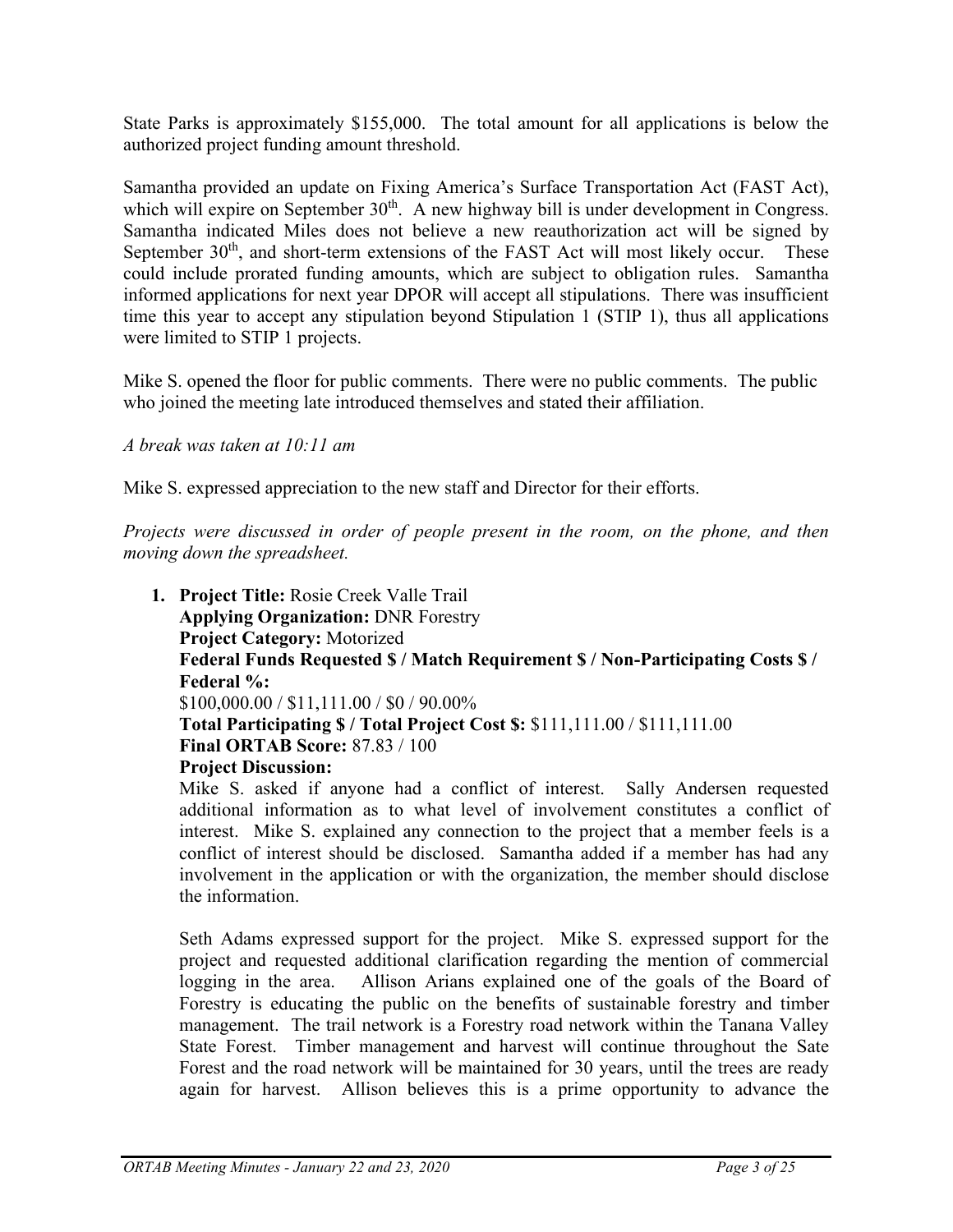collaboration between Forestry and recreation. At the point timber harvest begins again, part of the trail network will be closed to public use for weeks or months due to safety reasons.

Seth believes additional trail work would be beneficial. Alison noted additional discussions are occurring, but cannot be reviewed during this application. Seth informed he is on the Fairbanks North Star Borough Trails Advisory Commission and recused himself from their written letter of support for this application. Seth believes this project could be moved into the motorized category, if necessary.

**Suggestion:** Provide an updated USGS map to overlay the trails next time.

**2. Project Title:** Ptarmigan Valley Trail **Applying Organization:** DNR DPOR Chugach **Project Category:** Motorized **Federal Funds Requested \$ / Match Requirement \$ / Non-Participating Costs \$ / Federal %:** \$72,859.00 / \$8,095.00 / \$0 / 90.00% **Total Participating \$ / Total Project Cost \$:** \$80,954.00 / \$80,954.00 **Final ORTAB Score:** 86.00 / 100 **Project Discussion:**

Joe Hall described the location of the trail. The hope is to replace all the signs. Signs will be replaced based on the cost of replacement and available funding. Seth commented on the budget item of \$1,000 for small tools. Discussion occurred that scoring reflects supplies, equipment, material, et cetera, and are specified as individual costs and not aggregated. Joe noted previous budgets with the same description have not experienced problems with funding reimbursement. Tara indicated the description would warrant questioning further along in the process.

Mike Rearden expressed appreciation that all attachments were contained within one file. Meghan McClain commented her preference is each attachment is separate. Samantha noted the applicant is able to choose which way to electronically present the material. Mike S. indicated additional discussion on the subject can occur at tomorrow's meeting. Seth discussed project application contained no long-term maintenance plan and was docked points.

ORTAB members discussed lowering scores. Ricky asked if the brushing funds include the areas between the two parking lots. Joe noted the budget does not currently include brushing for that area. He believes it would cost an additional \$10,000 to include the brushing. Mike S. explained the consideration for additional funding for applications will occur after all applications are reviewed.

**Suggestion:** Provide additional details in the application, specifically regarding the number of signs to be replaced.

**3. Project Title:** Bird to Gird Trail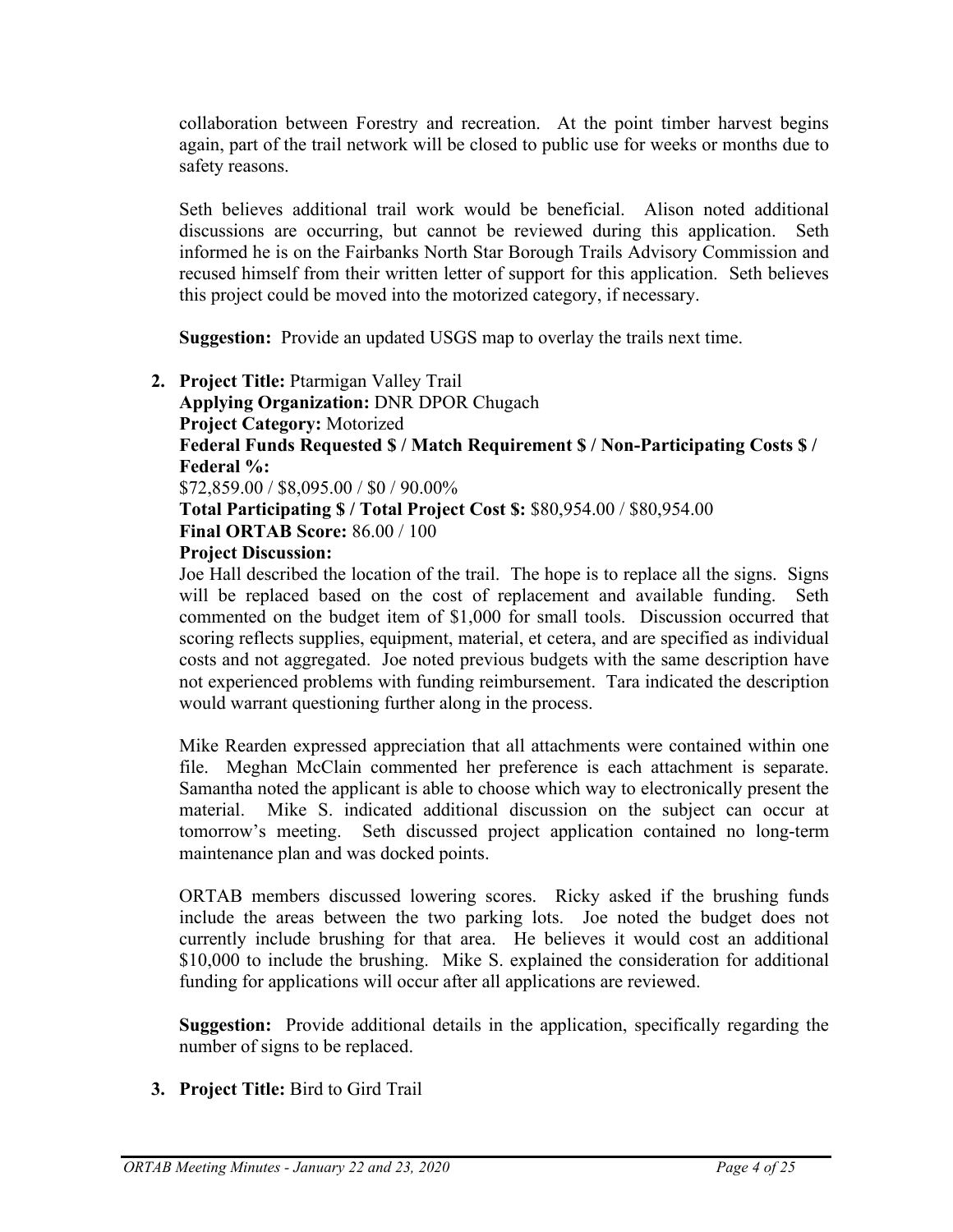**Applying Organization:** Alaska Trails **Project Category:** Diversified **Federal Funds Requested \$ / Match Requirement \$ / Non-Participating Costs \$ / Federal %:** \$42,339.00 / \$4,815.00 / \$440.00 / 89.79% **Total Participating \$ / Total Project Cost \$:** \$47,154.00 / \$47,594.00 **Final ORTAB Score:** 88.80 / 100 **Project Discussion:** Libby Kugel advised she has a potential conflict of interest because she is an Alaska Trails Board member. She was not involved in any way in the preparation of the application.

*Mike Rearden moved to remove Libby Kugel from the scoring of the application of the Bird to Gird Trail and Meghan McClain seconded it.* Motion called to vote: 6 yes and 0 no. Motion passed.

Ricky advised conflicts of interest are the Chair's sole responsibility, and not the responsibility of the full Board.

*Chair Mike S. ruled that Libby Kugel's score will be removed from consideration in the Bird to Gird Trail application. She may participate in the discussion as a member of the public.*

Mike R. expressed support for the ADA conformance portion of the application. Joe explained the user groups of the projects include walkers, bikers, and wheelchair accessibility users. No motorized groups were intended. Steve Neel commented, as a member of the public, that the diversified project category means different groups use the trail in different seasons. The different groups do not have to include both motorized and non-motorized to be considered diversified. Meghan noted the category is non-motorized on the application and the category is diversified on the budget. Melissa Richie explained the balancing process that was used to determine the category designations. She stated the application category could be changed. Joe indicated the 13-mile trail is parallel to the highway. Department of Transportation (DOT) manages the avalanche closures along the trail during the winter. Meghan described her trail use and experience on the trail volunteering with Girdwood Fire Department. She noted one instance of a bicycle accident fatality due to the trail being overgrown. Members expressed support for this project. Scores were revised.

**Suggestion:** Provide photos.

**4. Project Title: Girdwood Lower Iditarod National Historic Trail, Phase II Applying Organization:** Girdwood Trails Committee / Girdwood Inc. **Project Category:** Non-Motorized **Federal Funds Requested \$ / Match Requirement \$ / Non-Participating Costs \$ / Federal %:** \$74,685.00 / \$8,299.00 / \$0 / 90.00% **Total Participating \$ / Total Project Cost \$:** \$82,984.00 / \$82,984.00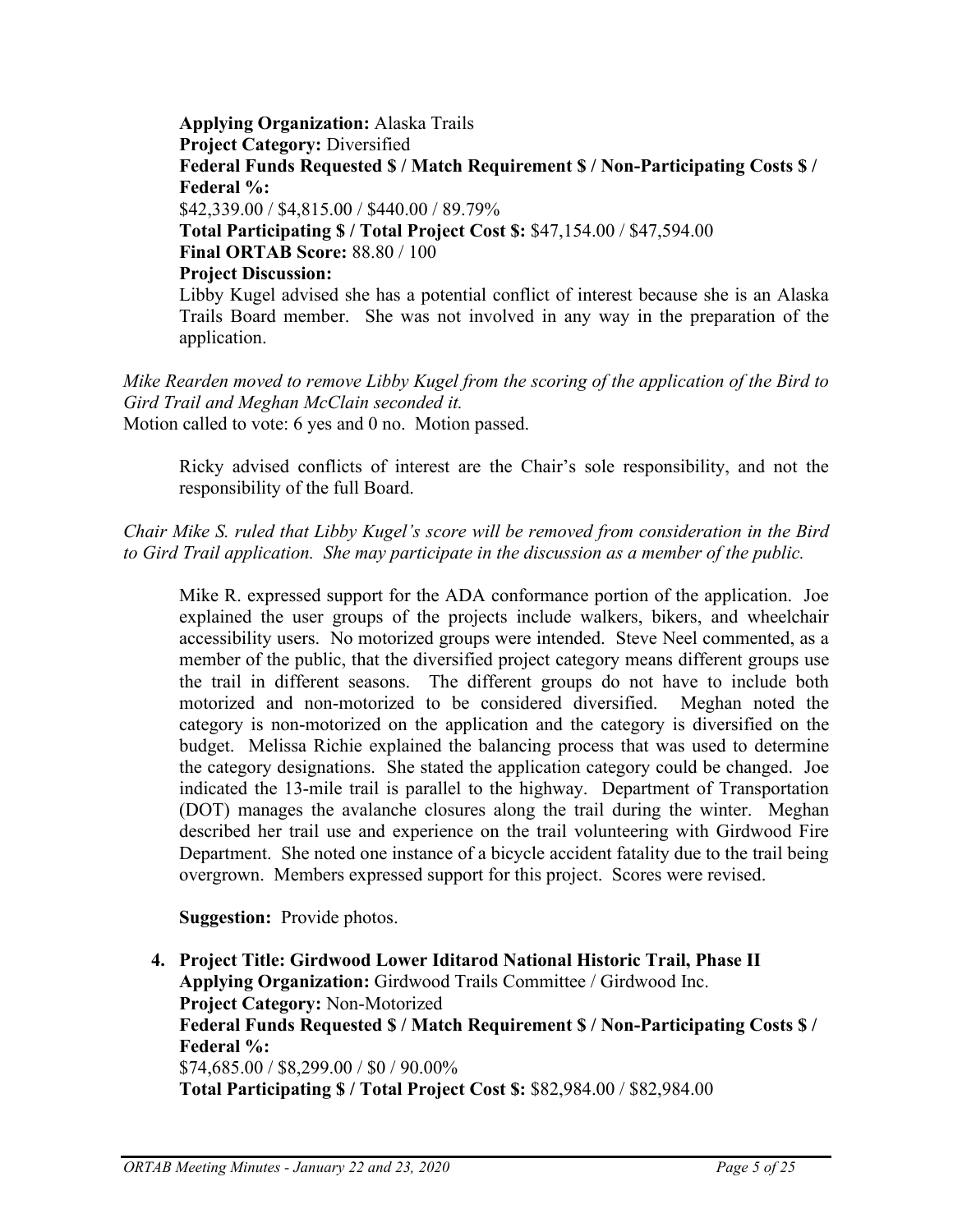### **Final ORTAB Score:** 89.33 / 100 **Project Discussion:**

Kyle Kelley explained the trail link described in the application is the Lower Iditarod Trail connected to old town Girdwood. This is the Phase II of a mile corridor improvement to connect to the Crow Creek Trail. The section is dense and will open the line of site. Brown bears have been present in this area. Seth commented it would be valuable to have photos submitted. Sally inquired as to the Heritage Landbank relationship. Kyle discussed the Municipality of Anchorage has a landbank and Heritage Landbank manages about 5,000 acres in Girdwood. This portion of the trail is within the Landbank. The trail has to be constructed, finished, and then will be approved for easement by the Landbank.

Kyle gave a brief review of Phase III of the project. The goal is to create a non-roadsharing trail up-valley. Margaret Tyler explained the Municipality is not allowed to have motorized use, except for specific purposes. The project category was listed as non-motorized because of the interpretation of this year's application instructions. This could also be categorized as diversified, as long as the diversified use does not include motorized use. The users will include hiking, biking, and skiing during summer and winter seasons. Kyle noted gravel costs are included in the lump sum contractor fees. Ricky informed gravel pits and operators need to have a cultural resources certificate of survey.

**Suggestion:** Provide photos.

**5. Project Title:** Settlers Bay Coastal Park Interpretive Trail Signage **Applying Organization:** Matanuska-Susitna Borough **Project Category:** Safety & Education **Federal Funds Requested \$ / Match Requirement \$ / Non-Participating Costs \$ / Federal %:** \$28,800.00 / \$3,200.00 / \$0 / 90.00% **Total Participating \$ / Total Project Cost \$:** \$32,000.00 / \$32,000.00 **Final ORTAB Score:** 80.67 / 100 **Project Discussion:** Libby advised she works for Greatland Trust, who holds a conservation easement on Settlers Bay Coastal Park.

*Chair Mike S. ruled Libby Kugel does not have a conflict of interest.*

Mike S. expressed concerns with the project. He did not have a clear understanding if the project contains a plan or if the costs outlined were reasonable. He scored it low. Meghan noted there were no examples of the signage that would be provided. Ricky explained on behalf of the applicant that the Mat-Su Borough has been proactive in preparing site plans and interpretive plans. Seth discussed the time consuming nature of graphic design. He believes the project is worthwhile, but not adventurous.

Mike R. expressed concern with the current low usage and questioned the expected increase in usage due to additional signage. Libby stated the park was newly created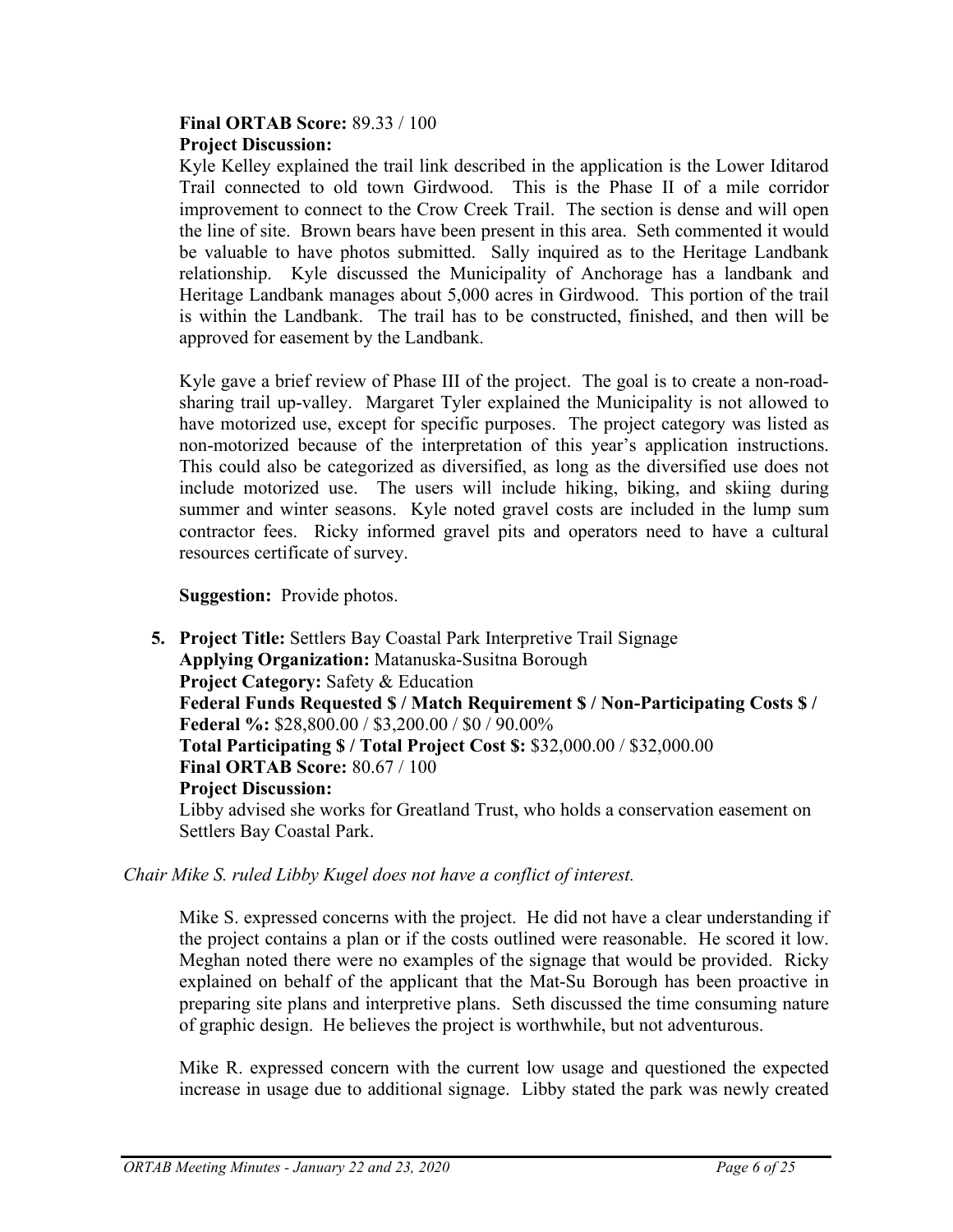two years ago. It has good access and is within a coastal area with approximately 300 acres. It is near a populated subdivision and has potential for additional trail construction. Sally expressed concern regarding the language of the budget only containing one task. Members revised scores.

Seth commented on DPOR's availability for contracting, as DPOR's Interp & Education section would be the vendor doing most of the work described in the application. Ricky provided an overview of the process. He discussed State Parks has invested in a new OuterSpatial application developed with the assistance of the Mat-Su Trails Foundation. The app contains GIS data for State trails for safety and education. Work is ongoing with Recreation.gov to include and integrate federal lands trails. The long-term master plan is to incorporate interpretive information on a digital platform.

**Suggestion:** Provide examples of signage and explain this is a newly created park.

**6. Project Title:** Eska Strip Mine Trail

**Applying Organization:** Matanuska-Susitna Borough **Project Category:** Diversified **Federal Funds Requested \$ / Match Requirement \$ / Non-Participating Costs \$ / Federal %:**

\$61,180.00 / \$6,798.00 / \$13,876.00 / 90.00%

**Total Participating \$ / Total Project Cost \$:** \$67,978.00 / \$81,854.00 **Final ORTAB Score:** 84.67 / 100

**Project Discussion:**

Seth commented the name is not pretty. Members agreed photos would have been useful in scoring this application. Seth suggested the possibility of encouraging the inclusion of photos in the instructions. He understands it could be logistically difficult if photos need to be taken during the summer and the project is developed in the fall and reviewed in the winter. Libby stated she visited the trail this summer. She believes the project is needed and additional signage is necessary. Mike R. expressed support for the project, but frustration with the presentation of the application.

**Suggestion:** Provide photos. Provide clearer markings and nomenclature on maps. Provide better timeline.

**7. Project Title:** Turnagain Pass Trail **Applying Organization:** United State Forest Service, Chugach National Forest **Project Category:** Diversified **Federal Funds Requested \$ / Match Requirement \$ / Non-Participating Costs \$ / Federal %:** \$74,512.50 / \$8,279.50 / \$0 / 90.00% **Total Participating \$ / Total Project Cost \$:** \$82,792.00 / \$82,792.00 **Final ORTAB Score:** 92.50 / 100 **Project Discussion:**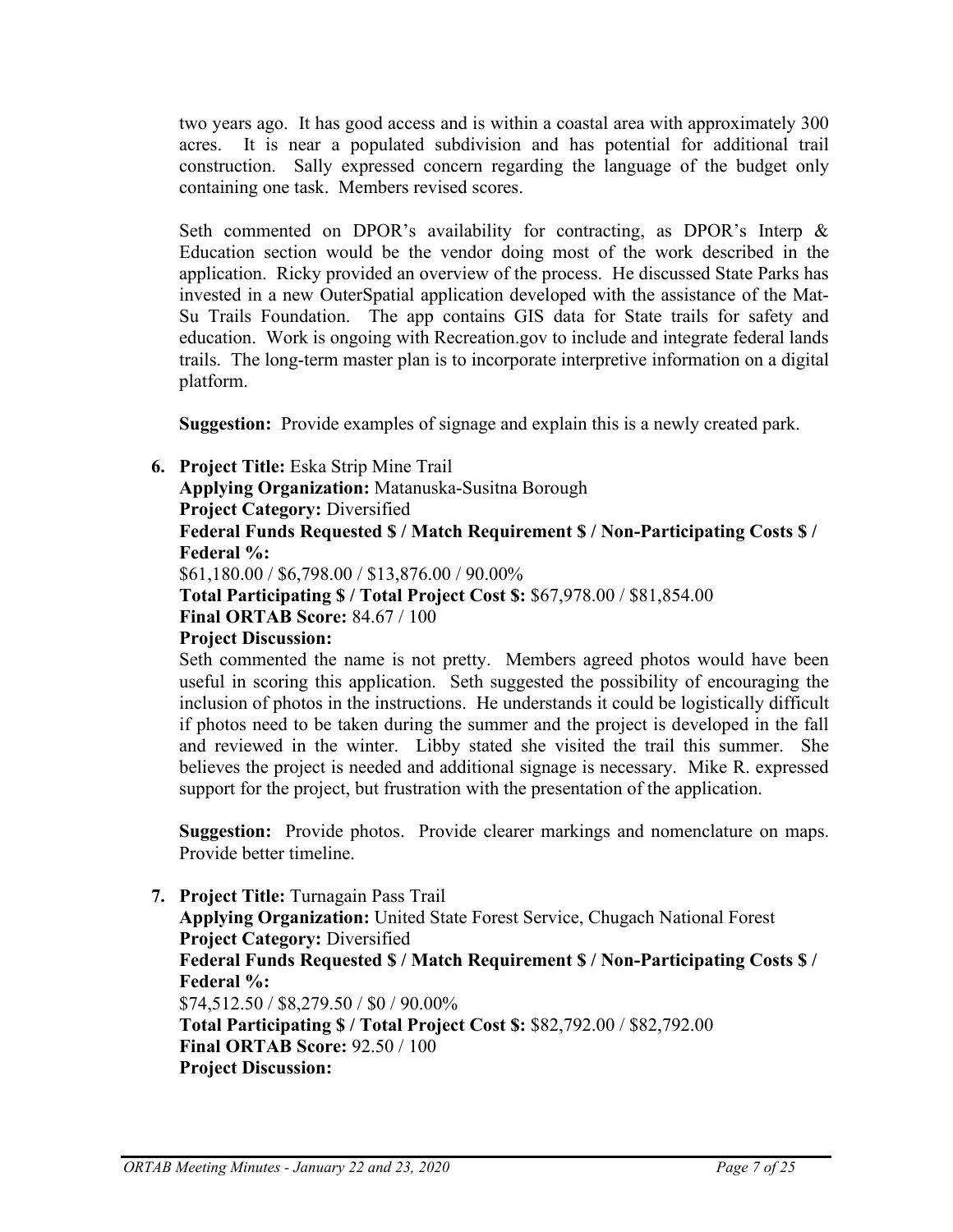Mike R. expressed support for the project and noted the application was presented very well. Seth expressed support for the project. Libby expressed support for the project. Mike S. expressed support for the project.

**8. Project Title:** Shoup Bay Trail, Phase I **Applying Organization:** Valdez Adventure Alliance **Project Category:** Non-Motorized **Federal Funds Requested \$ / Match Requirement \$ / Non-Participating Costs \$ / Federal %:** \$48,247.50 / \$5,360.50 / \$0 / 90.00% **Total Participating \$ / Total Project Cost \$:** \$53,608.00 / \$53,608.00 **Final ORTAB Score:** 82.00 / 100 **Project Discussion:**

Seth informed he has previously submitted this application. He did not, however, submit the application this year. Seth noted he gave all of his documents to Valdez Adventure Alliance. He does not believe he has a conflict of interest, but some of the information within the application was provided by him. Seth indicated he would not benefit in any way from the approval of this application. Seth expressed support for the project.

# *Chair Mike S. ruled Seth Adams does not have a conflict of interest.*

Mike R. expressed concern the project cannot guarantee a reimbursable. He asked if the project can move forward with funding without the reimbursable guarantee. Steve Neel commented, as a member of the public, that Federal Highways will not generally approve the project unless there is a guarantee of funding. Page 14 indicates the applicant is confident the money is projected to be set aside between January and May. Mike R. expressed concern the application was not signed. Seth expressed disappointment the project covers only 1,500 feet of trail. Ricky then expressed support for the project. He has been to the site and informed the City of Valdez is supportive of the project. He believes the matched funding will materialize. Discussion continued regarding the funding amount inconsistencies between the current funding of \$80,000 from the City of Valdez and total project cost of \$53,000 and other financials listed on the application.

**Suggestion:** Provide photos. Provide reimbursable guarantee. Provide signature on application. Staff is to determine if the reimbursable funding is available before the project is sent to Federal Highways.

Discussion occurred to break for lunch.

# **Break for lunch - 11:40 am - 1:00 pm**

The ORTAB meeting reconvened after lunch.

**9. Project Title:** Chena River State Recreation Area Motorized Trails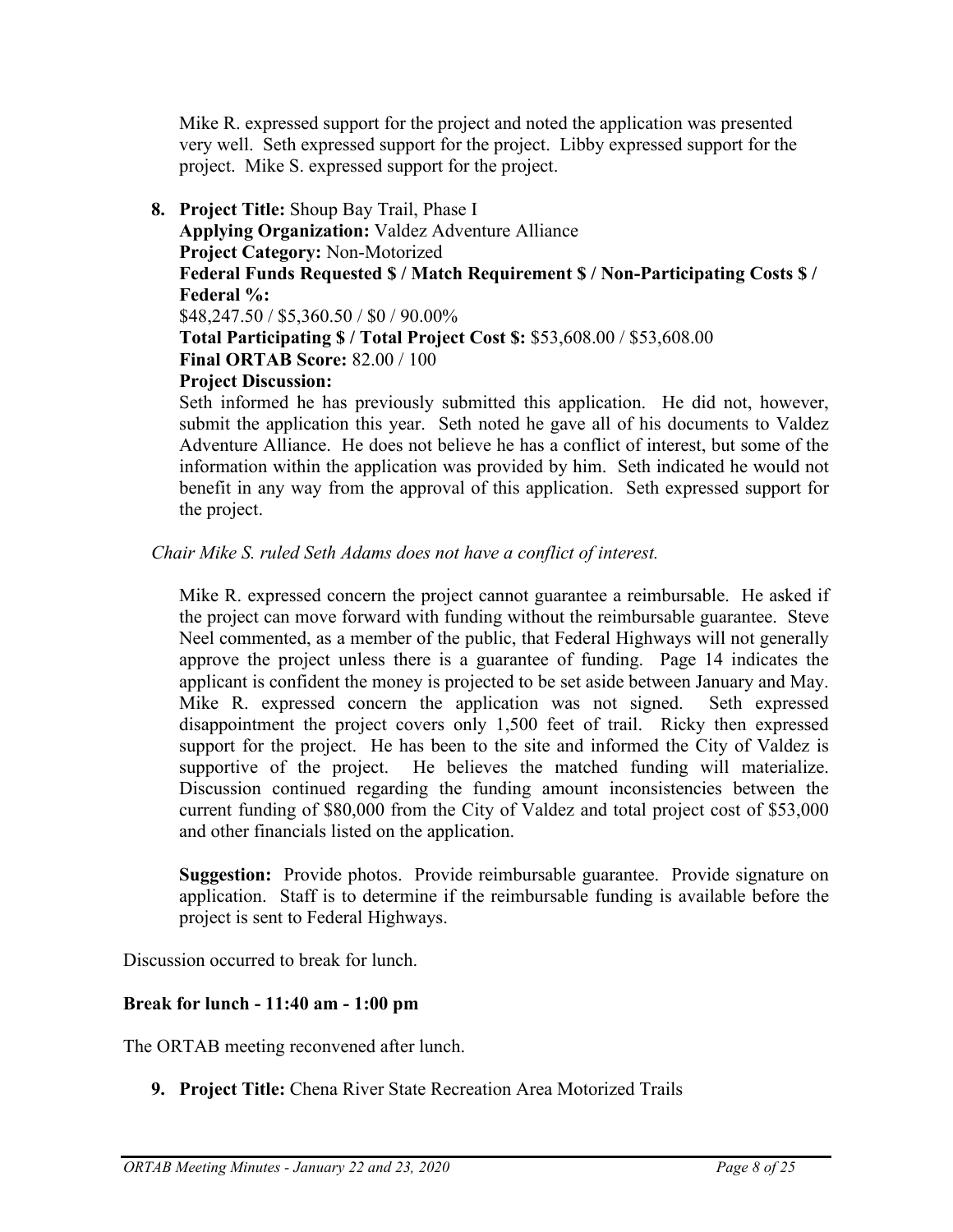#### **Applying Organization:** DNR DPOR Northern **Project Category:** Motorized **Federal Funds Requested \$ / Match Requirement \$ / Non-Participating Costs \$ / Federal %:**

\$99,800.00 / \$11,084.00 / \$0 / 90.00%

**Total Participating \$ / Total Project Cost \$:** \$110,884.00 / \$110,884.00

**Final ORTAB Score:** 86.00 / 100

# **Project Discussion:**

Seth noted the application does not include individual trail work priorities or timelines in the narrative. The contractor is well-known and well-respected. Meghan discussed the specific per mile rate was \$2,248 for 44 miles. Mike S. agreed the detail in the timeline was lacking. He expressed support for the project. Mike R. agreed the contractor is reliable. Sally expressed support for the project. Mike R. expressed support for the project. He appreciated the good maps. Tara highlighted two areas on the worksheet where a typographical numeric error may have occurred. She will seek clarification. Members agreed the discrepancy is a housekeeping issue.

**Suggestion:** Provide the timeline for each trail action and percentage of budget each trail action consumed.

*Brad Garasky, Preston Kroes and Ben Shryock joined the meeting telephonically.*

Mike S. informed he is a former member of the Kodiak State Parks Citizens Advisory Board. His tenure ended last year. Mike S. advised his wife is currently on the Kodiak State Parks Citizens Advisory Board. He does not believe that is a conflict of interest. Chair Mike S. yielded the discussion to the Vice-Chair Mike R. Mike S. had no involvement with the preparation of the applications.

*Vice-Chair Mike Rearden ruled Chair Mike Sirofchuck does not have a conflict of interest and yielded back the Chair.*

**10. Project Title:** West Shuyak Island State Park Trails **Applying Organization:** DNR DPOR Kodiak **Project Category:** Non-Motorized **Federal Funds Requested \$ / Match Requirement \$ / Non-Participating Costs \$ / Federal %:** \$23,794.00 / \$2,645.00 / \$22,004.00 / 90.00% **Total Participating \$ / Total Project Cost \$:** \$26,439.00 / \$48,443.00 **Final ORTAB Score:** 84.33 / 100 **Project Discussion:** Ben Shryock discussed the project is to repair trail structures, specifically boardwalks

and puncheons, which are 20 to 30 years old. The trails receive heavy public use from homeland visitors, out of state visitors, Homer visitors, and Kodiak residents. The trails are accessible by floatplane and boat. The project is complicated due to the logistics of working in a remote park. One of the benefits of the Shuyak location is the onsite remote ranger station. The major costs of the project are materials and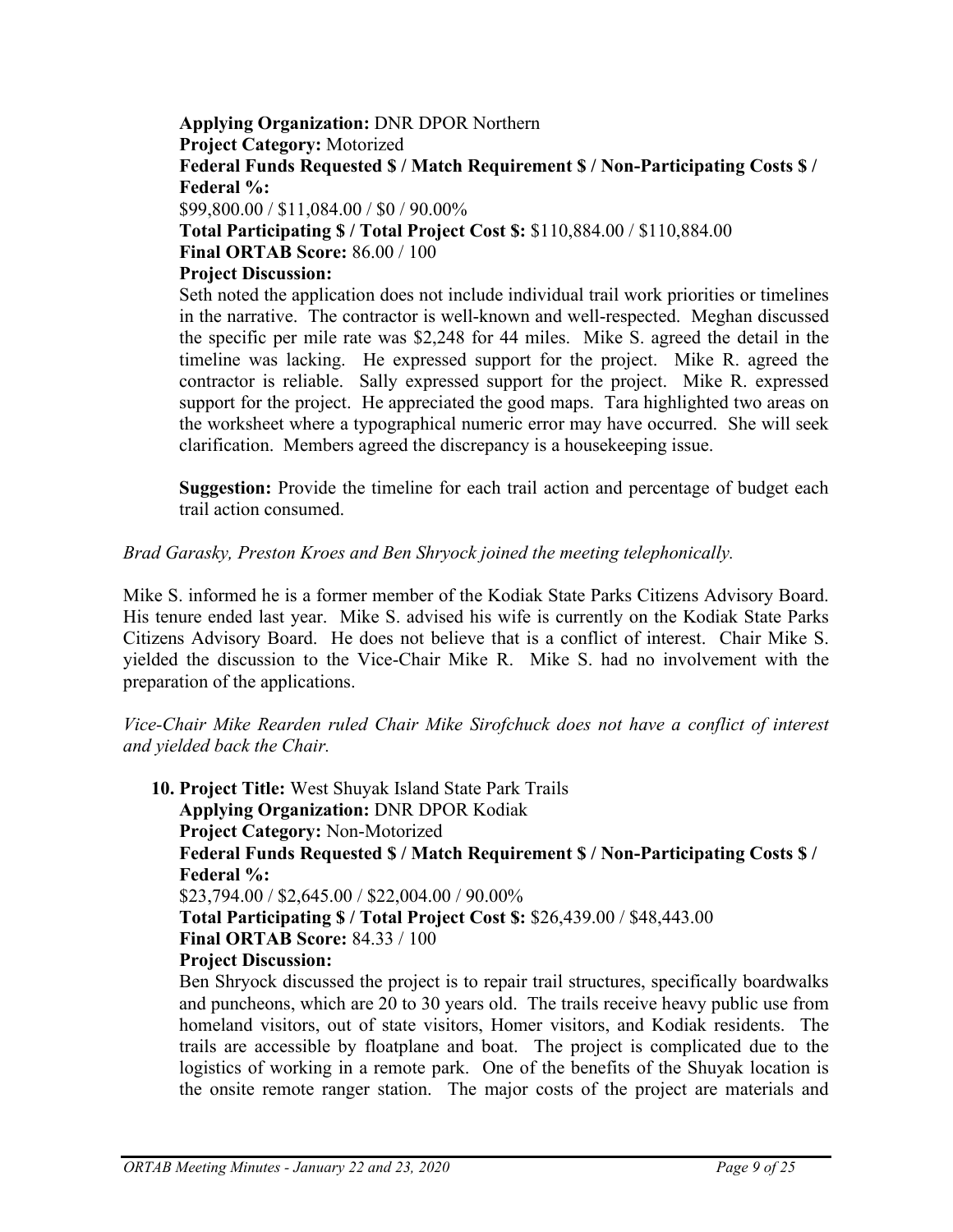hiring an experienced crew leader. The replacement material will be all-weather wood. Mike S. indicated the trails are heavily used.

Seth inquired as to why crews are anticipated to only complete replacement of two puncheons a week. Ben explained the length of the individual puncheons and the locations on the trail were the factors considered for the timeline estimate. The completion of individual puncheons will vary from one day to one week depending on their varying considerations. There will be no motorized access during the repair. Members expressed support for the project's low cost.

**11. Project Title:** Lake Gertrude Loop Trail

**Applying Organization:** DNR DPOR Kodiak **Project Category:** Non-Motorized **Federal Funds Requested \$ / Match Requirement \$ / Non-Participating Costs \$ / Federal %:**

\$37,691.00 / \$4,205.00 / \$0 / 89.96%

**Total Participating \$ / Total Project Cost \$:** \$41,896.00 / \$41,896.00 **Final ORTAB Score:** 81.33 / 100

**Project Discussion:**

Ben advised the trail is located in Fort Abercrombie State Historical Park, which was recently identified as the most popularly used recreation site in Kodiak. The goal of the project is to expand user accessibility and to match the map's reflection of the trail grades to actual trail conditions. The project requires the creation of a technical personnel position. The project includes brushing, scraping, washing, sanding, and staining a very large and important staircase trail structure. Preston Kroes indicated the staircase is comprised of treated lumber. Ben explained the project includes installation of six necessary trail signs and a map on the west side of lake. Mike S. noted the heavy use includes hikers from cruise ship.

**Suggestion:** Provide photos.

**12. Project Title:** Afognak Trail and Public Use Cabins **Applying Organization:** DNR DPOR Kodiak **Project Category:** Non-Motorized **Federal Funds Requested \$ / Match Requirement \$ / Non-Participating Costs \$ / Federal %:** \$22,839.00 / \$2,551.00 / \$1,360.00 / 89.95% **Total Participating \$ / Total Project Cost \$:** \$25,390.00 / \$26,750.00 **Final ORTAB Score:** 82.33 / 100 **Project Discussion:**

Ben discussed Afognak Island is the second largest of the islands in the Kodiak Island archipelago. A substantial portion of the island is State Park lands. There are three public use cabins, which essentially serve as trailheads and the major access points to the park. The main goal of the project is to allow two of the cabins to have improved accessibility by replacing the porches with ramps. At this point, 100% ADA accessibility is unavailable for the cabins. The exterior of the two oldest cabins will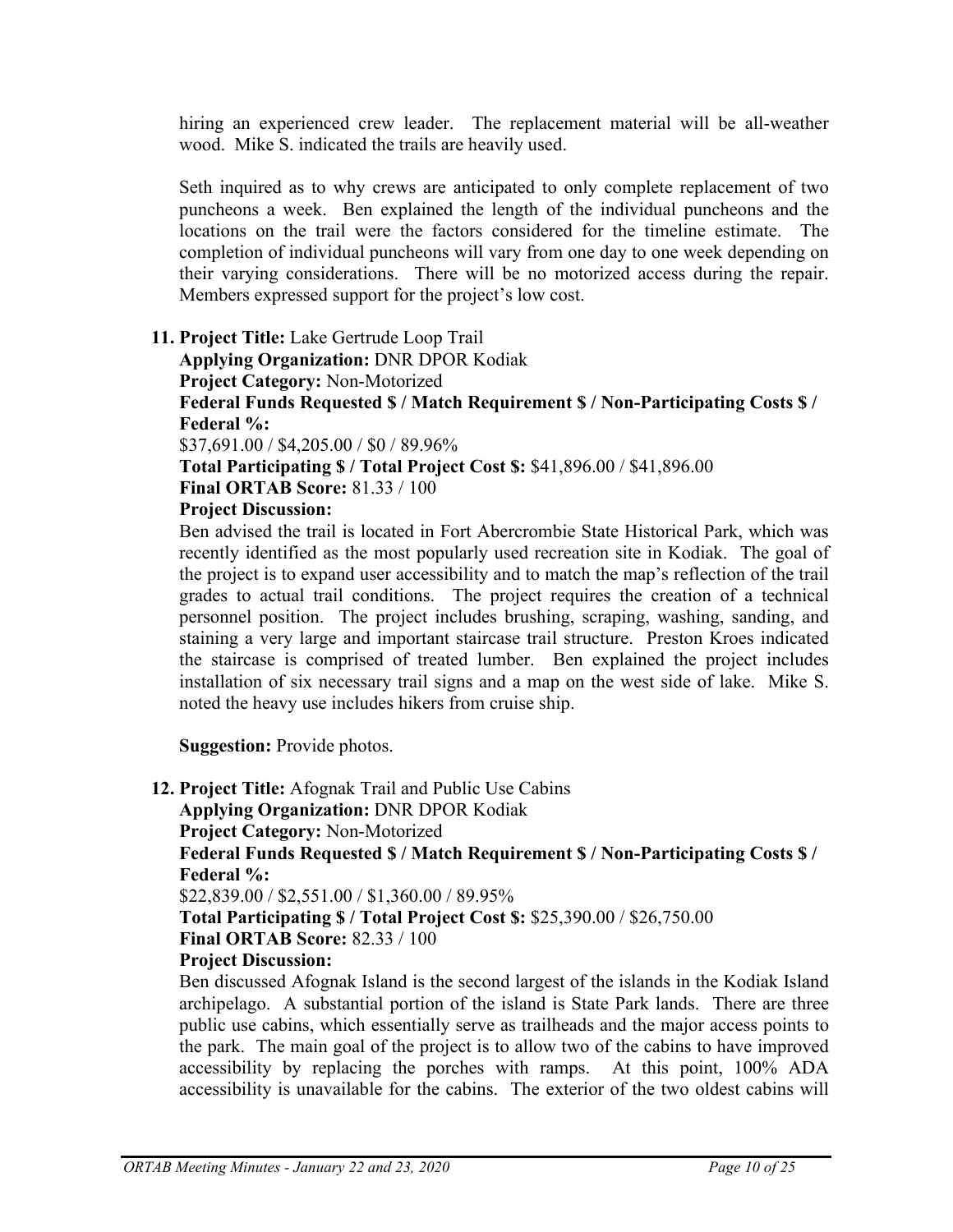be reconditioned. The third cabin will undergo improved access and reconditioning. Logistical challenges include access by floatplane and the need for paid workers, other than volunteers.

Seth noted RTP funds are not allowed to be used for maintenance. He feels this project pushes the maintenance definition. Steve Neel, as a member of the public, explained his understanding of the differences between maintenance and repair. He feels this project falls well within the repair parameters and eligibility. Seth indicated this is his least favorite project and feels this work should be maintained every few years.

Ricky discussed part of the Park's mission for the public use cabins is to increase the number of visitors who are likely to use a trail. Ricky noted projects conducted on a yearly basis are considered maintenance. Projects with a 10 to 20-year cycle are not considered maintenance. It is viewed similar to brushing. Seth feels trail brushing could be recognized as maintenance. Ricky believes admissible projects should include work that can be completed to facilitate and expand the capacity for outside recreational use. Seth agreed and now supports the project. Mike S. indicated he has stayed in both cabins. Ben noted Pillar Lake gets substantial use.

**13. Project Title:** Halibut Point State Recreation Area Site Trail

**Applying Organization:** DNR DPOR Southeast **Project Category:** Non-Motorized **Federal Funds Requested \$ / Match Requirement \$ / Non-Participating Costs \$ / Federal %:**

\$20,000.00 / \$2,229.00 / \$0 / 89.97%

**Total Participating \$ / Total Project Cost \$:** \$22,229.00 / \$22,229.00 **Final ORTAB Score:** 84.67 / 100

# **Project Discussion:**

Brad Garasky described Halibut Point State Recreation Area Site is located in the community of Sitka, which went into passive management from 2015 to 2019. The trail is popular and the park has four picnic shelters available for reservations during the summer. The park is a walk-in park only. The project will upgrade the three access points to safety standards and replace missing and damaged signs. The project does not include new construction or new trails. The existing trails will be cleared and resurfaced in some areas.

Mike S. asked if the road the care-taker's residence is on is ADA accessible. Brad G. agreed. He noted the road is gated, but a wheelchair can fit through the walk-around area. The road is hard-packed gravel. The bridge that crosses the creek in the park is designed to meet ADA standards. Both the south shelter and the main picnic pavilion shelter are ADA accessible. Mike S. commented he was impressed there was only three hours of grant administration.

Seth commented on his impression this project seems like campground maintenance, but agrees the project needs repairs after neglect. Brad G. informed infrastructure,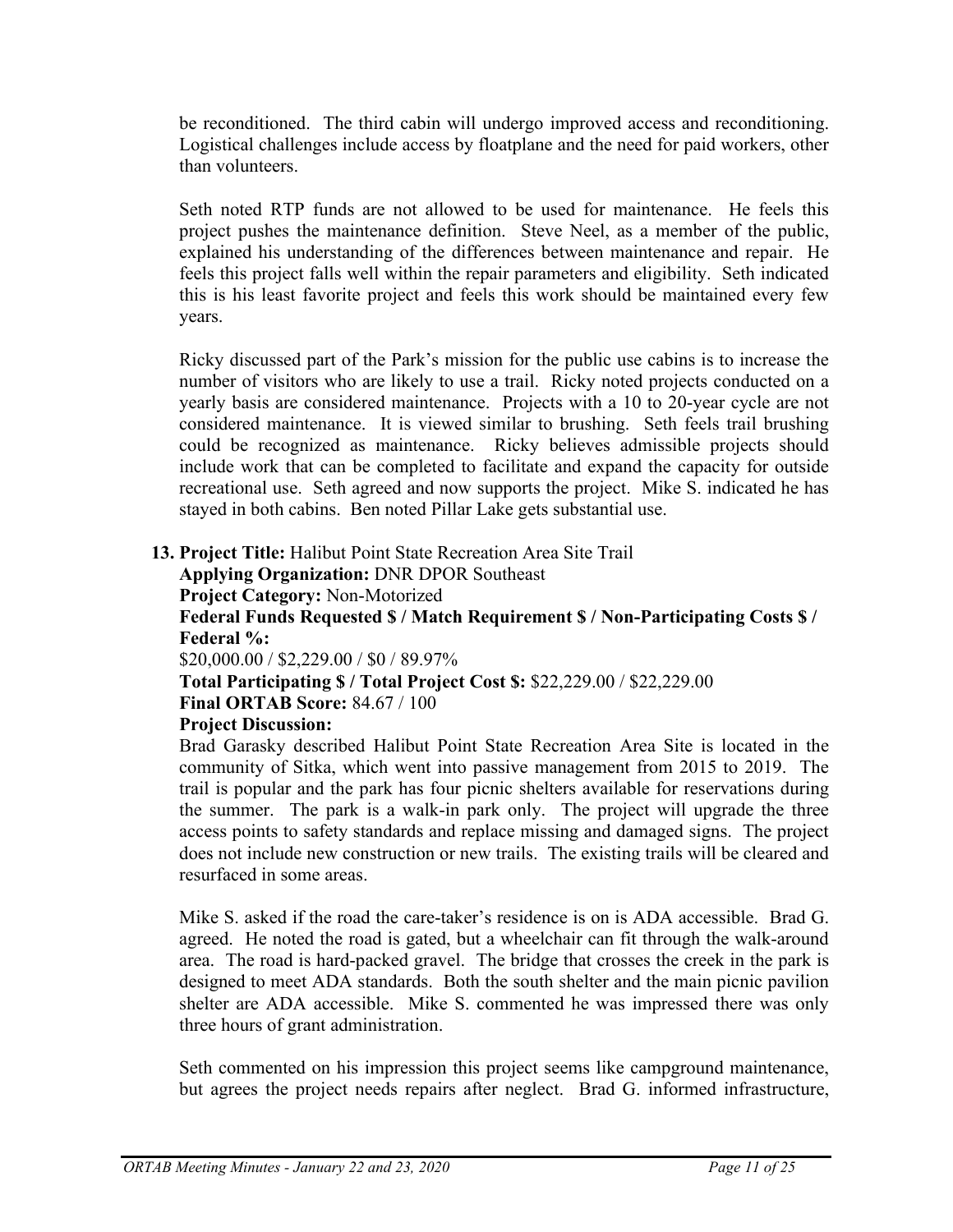including staircases and pavilions, at Halibut Point will need to be addressed in the future. This project focuses strictly on making the trail useable.

Preston noted the grant may appear to be normal maintenance, but is necessary to provide access to the trails. The work is not technical and highly skilled operators are not needed. The intent was to keep the costs as low as possible and provide the most benefit to the park. Members revised scores.

### **14. Project Title:** Point Bridget State Park Trails

**Applying Organization:** DNR DPOR Southeast

**Project Category:** Diversified

**Federal Funds Requested \$ / Match Requirement \$ / Non-Participating Costs \$ / Federal %:**

\$53,472.50 / \$6,186.50 / \$0 / 89.63%

**Total Participating \$ / Total Project Cost \$:** \$59,659.00 / \$59,659.00

**Final ORTAB Score:** 79.33 / 100

### **Project Discussion:**

Brad G. discussed Point Bridget State Park is accessible from the road system in Juneau. Most of the park is undeveloped. There is a 7.5 mile trail system through the park providing access to three public use cabins. The cabins are the only development in the park. The cabins are highly used. They are walk-in accessible only and are functional for families with children. Users include recreationalists, hikers, photographers, wildlife watchers, berry pickers, and fishermen. The trail system is comprised of primarily boardwalk style planking through the wet areas. The planks are both treated and non-treated wood and are in disrepair. The plan is to keep the same footprint of the trail and replace the planks with hard-packed gravel to create a safer walking environment. The new trail surface is expected to produce less maintenance than the planks. Most of the bridges and stair structures on the trail are in good condition.

Preston noted Point Bridget Trail has received trail grants in the past. He stated additional work will be completed by staff time that was not included in the application. The intent is in keeping with the State Park practice of doing a lot with very little. Brad G. explained the sections of the trail addressed by previous grants are in good condition and will not need attention from this grant. The plan is to utilize a locally known trail contractor who has a quality trained crew and is available to conduct the work next season. The contractor has a relationship with State Parks in the area and is a turnkey operation.

Seth expressed support for the project. Sally inquired about experiences with trail contractors. Steve Neel, as a member of the public, commented the experience varies. He expressed his opinion, based on past experience as an RTP Grant Administrator, that certain regions have developed their own staff who are more efficient than outside contractors, while other regions have trail contractors who specialize and are more effective. Ricky informed he walked the trail and chose to turn around, rather than cross the trail areas that were in disrepair. Members then revised scores.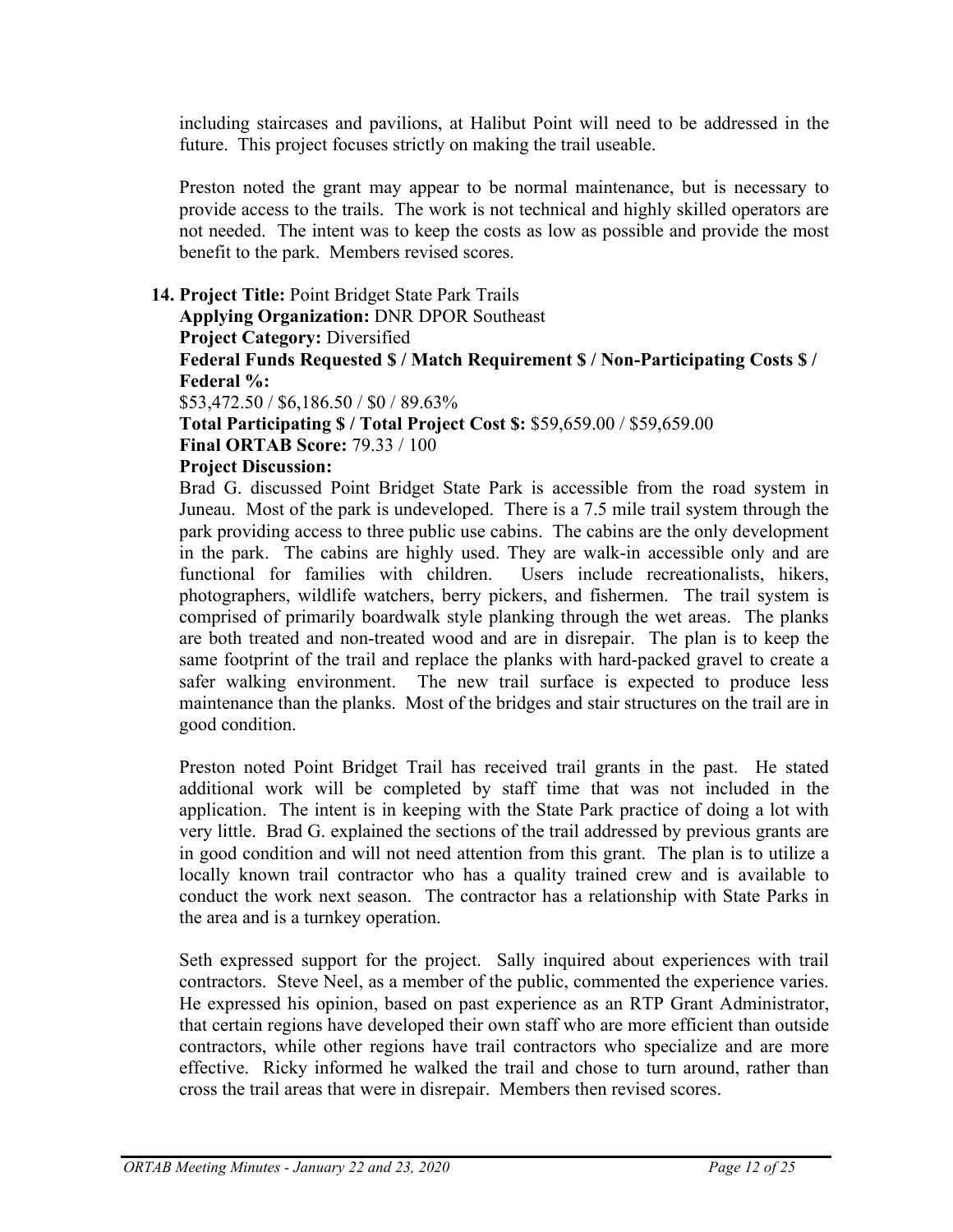### **Suggestion:** Provide photos.

#### *A break was taken at 2:03 pm*

**15. Project Title:** Grewingk Valley and China Poot Lake Area Trails **Applying Organization:** DNR DPOR Kenai **Project Category:** Diversified **Federal Funds Requested \$ / Match Requirement \$ / Non-Participating Costs \$ / Federal %:** \$75,000.00 / \$8,333.00 / \$14,428.00 / 90.00% **Total Participating \$ / Total Project Cost \$:** \$83,333.00 / \$97,761.00 **Final ORTAB Score:** 90.00 / 100 **Project Discussion:** Jason Okuly described the project will open trail corridors that have fallen into

disrepair with thick brush and downed trees in the most heavily utilized areas of the park. Some of the trails this grant will repair are currently categorized as "Do Not Hike" trails. Search and rescue issues have occurred on one of the open trails last year. Typically, if people get lost, they end up at the lake and a random boater can assist and provide transportation. There are two public use cabins available. Accessing the lake by floatplane is popular for day trips. The park has seen an increase in users who pack in rafts to float out.

Mike R. expressed support for the project and commended the application. He is familiar with the trails and the work needed. He noted previous project work has been excellent. A member expressed support for the project and praised the application. Seth felt the narratives were unreadable. Libby commented the narratives were perhaps too specific. She appreciated the maps and has stayed at the cabin in Halibut Cove. One of the trails she tried to hike was impassible. Seth asked if this is a project that could be seen again in five years because the brushing will grow back if maintenance is not conducted.

Ricky explained this area is experiencing warmer winters, wetter soils, and stronger winds that cause downed dead-fall trees. These events are typically unusual, but the environmental phenomenon is occurring throughout the southern peninsula. The ground is not frozen, and it would normally be frozen this time of year. Mike S. expressed support for the project and was pleased with the 20-plus miles of trails. He commented the narrative was difficult to read because of the level of details. Members revised scores.

ORTAB members briefly discussed the projects presented during the meeting. Follow-up information and friendly amendments to projects could be requested from:

- Settlers Bay Coastal Park Interpretive Trial Signage
- Eska Strip Mine Trail
- Ptarmigan Valley Trail
- Cripple Creek ATV Trail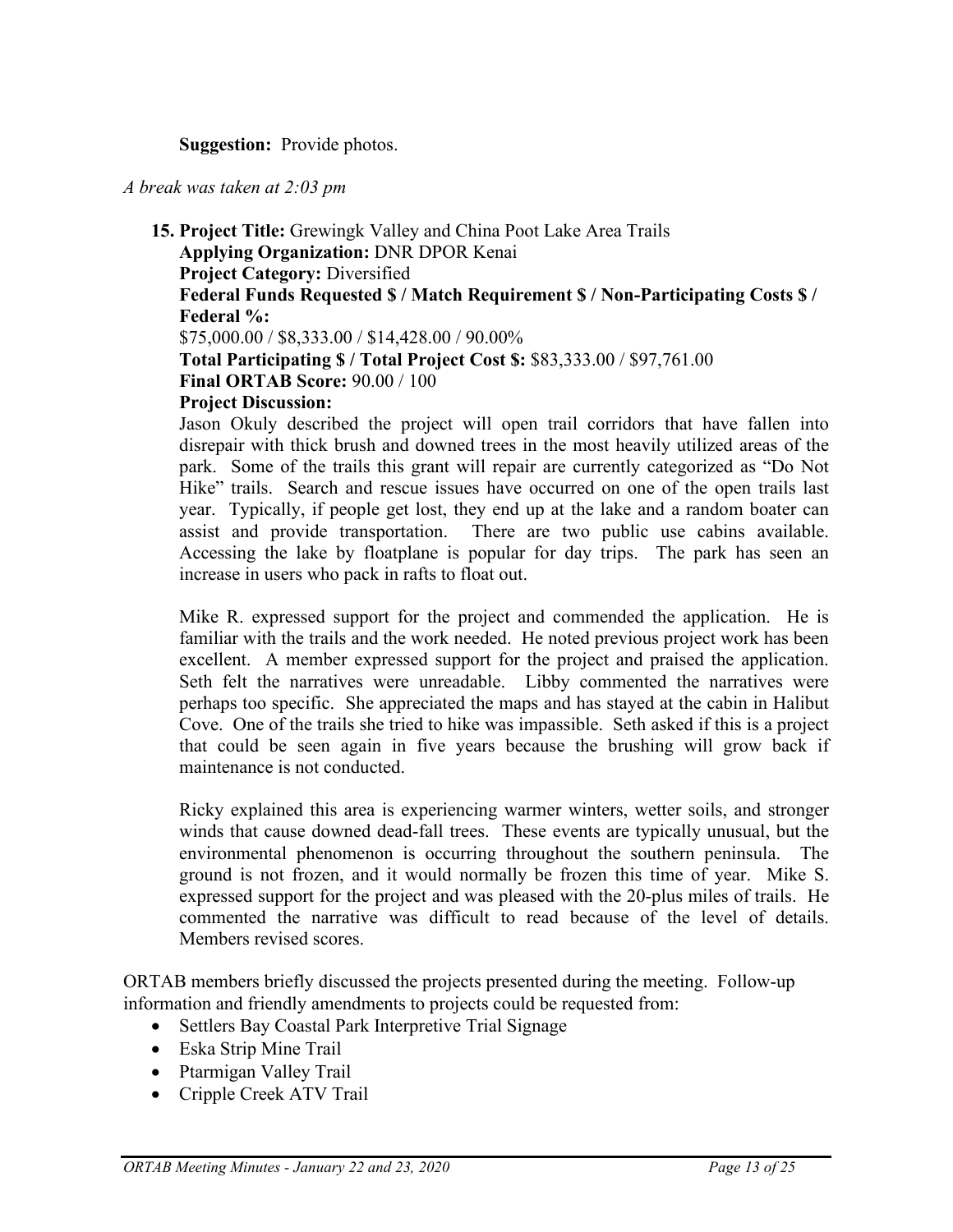Seth asked if it would be beneficial to know the categories of the six applications that have been postponed. Melissa indicated it is unknown which of those six applicants are going to resubmit a compliant application. The revised application for Tanana Lakes Recreation Area is the only one that has been received. Four of the potential revised applications are nonmotorized, one is motorized, and Tanana Lakes is diversified. Discussion continued regarding when to conduct a final review of the projects assessed today compared to the timeline of assessing the postponed applications. The ORTAB decided to review the emailed Tanana Lakes application tonight for discussion at tomorrow's meeting with the applicant on the phone at 9:30 am. Seth indicated the possibility of reviewing the non-finalized Crow Pass application during tomorrow's meeting. Melissa informed the applicant requested to resubmit the application by the Friday deadline.

Ricky requested additional information on the waiver process for the Buy America policy. Steve Neel, speaking as a past grants administrator, noted the Federal Highways for RTP previously utilized waivers for the Buy America policy because of the low dollar amounts. The waiver process allowed submittal for reasons including specific items were not made with American steel and the cost of the item was 25% higher in the U.S. The recent Executive Order disallows all waivers. The steel needs a certificate of origin indicating the steel was rolled and made in America. Steve Neel indicated, based on his past experience as an RTP grants administrator, that the absence of waivers has posed difficulty because of the lack of items completely manufactured with only American steel such as ATVs, sleds, nuts, bolts, bridge supports, chainsaws, and steel brush-cutters.

ORTAB members discussed current budget availability. Tara outlined the distribution of funding based on the applications, including the six applicants who may resubmit. The current distribution is motorized at 21%, non-motorized at 37%, and diversified at 39%. Follow-up information and additional requests will be sought from applicants and will be discussed at tomorrow's meeting for further consideration. Seth noted Cripple Creek ATV Trail has a motorized project ready for submittal that was not funded last year. Ricky suggested that Seth submit the application today so it could be considered with the revised six applications that had the Buy America issues.

Melissa informed everyone during today's meeting, that she has received two additional revised applications. The applicants were directed to amend their budget and budget narrative after receiving clarification on Buy America as it pertained to their current year applications. The new budget documents will not match the application document. Seth requested a brief sentence is included during the review describing what was removed. Melissa agreed. There are two applicants who have not responded to the request to adjust their budget and budget narrative. It is possible a teleconference will be necessary to continue review of the revised applications. Members were asked to provide feedback tomorrow regarding a possible date.

Ricky explained one of the items under New Business tomorrow is to address functional solutions to the issues faced by the Buy America policy. He decided one possibility is to undergo a Tier 1 grant process through perhaps the Rasmuson Foundation to purchase \$25,000 worth of chainsaws. Another possibility is for the Board to determine equipment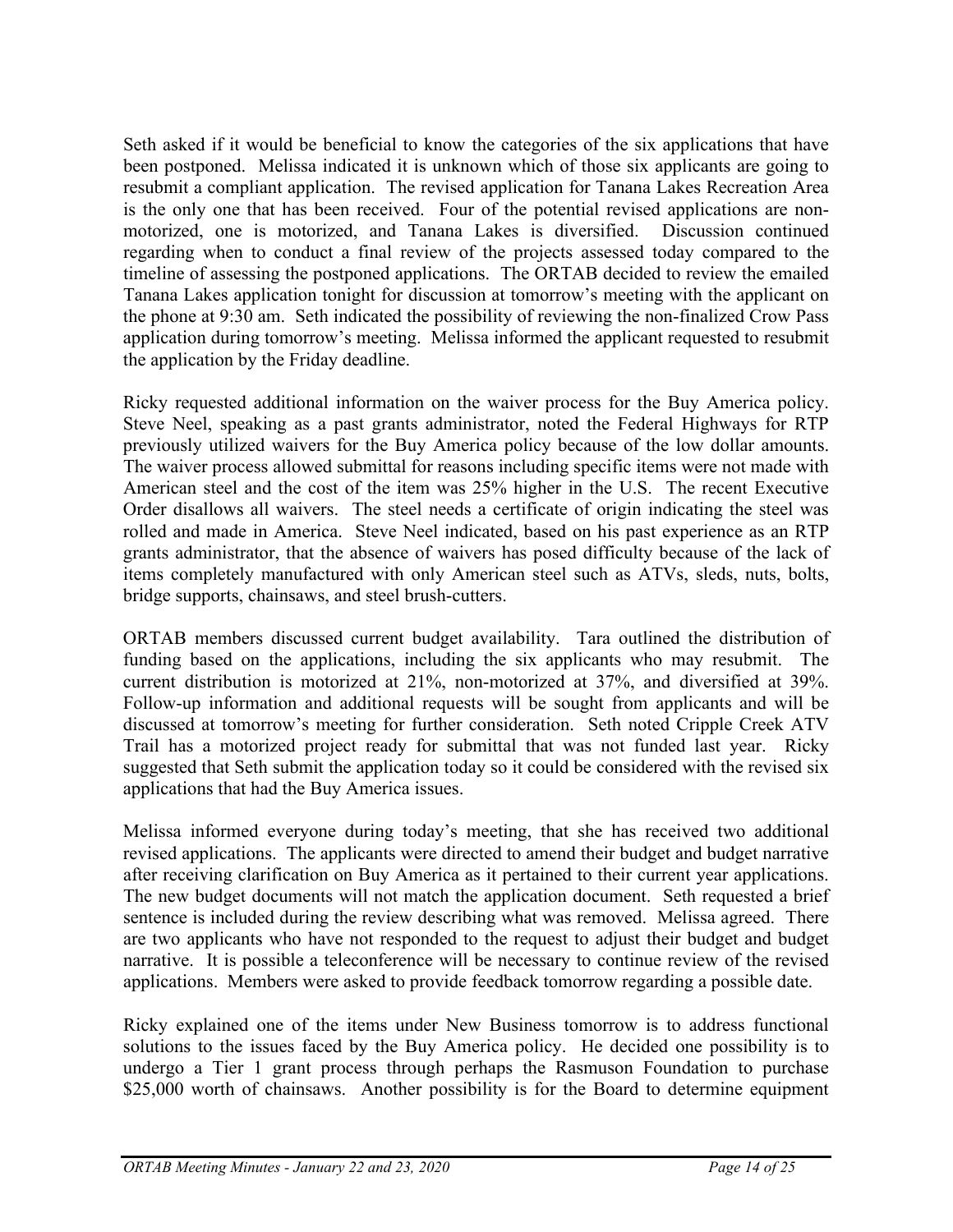rental companies who will purchase a list of needed equipment that projects can rent. Ricky expressed the importance of developing creative solutions because the issue is likely to persist in the future.

Ricky advised discussion will occur tomorrow regarding the new scoring process. He expressed appreciation to Steve Neel and staff for their work. Seth expressed appreciation to staff and Ricky for the smooth transition. Mike S. expressed appreciation to Steve Neel for his efforts. Ricky informed the Statewide Comprehensive Outdoor Recreation Plan will come up for renewal in the near future. He requested members provide feedback regarding the process and any specific integrated requests to be incorporated on a regional basis.

*Seth Adams moved to end for the day. Meghan McClain seconded it.* Motion called to vote: Six yes and 0 no. Motion passed.

# **January 23, 2020/ Day Two**

### **ORTAB Members Present:**

Mike Rearden: Represents Western / Southwest Alaska / Diversified Trail Users Meghan McClain: Represents Anchorage / Motorized Trail Users Seth Adams: Represents Fairbanks Area / Northern Area / Diversified Trail Users Mike Sirofchuck: Represents Kodiak / Southwest / Non-Motorized Trail Users Libby Kugel: Represents Anchorage / Non-Motorized Trail Users Sally Andersen: Represents Haines / Diversified Trail Users

#### **DNR, Division of Parks and Outdoor Recreation, (DPOR) Staff Present:**

Ricky Gease: DPOR, Director Samantha Hudson: DPOR, Administrative Officer II Melissa Richie: DPOR, Admin Operations Manager II Tara Epperson: DPOR, Grants Administrator II Jean Ayers: DPOR, Grants Administrator II Lydia Harvey: Travel Coordinator

#### **Public Present:**

Betty Caudle from Accu-Type Depositions Stuart Leidner from Mat-Su Region Alaska State Parks Sunny Morrison from Accu-Type Depositions Steve Neel

#### **On the Phone:**

Brad Charleston from Fairbanks North Star Borough

*Meeting called to order 9:07 am*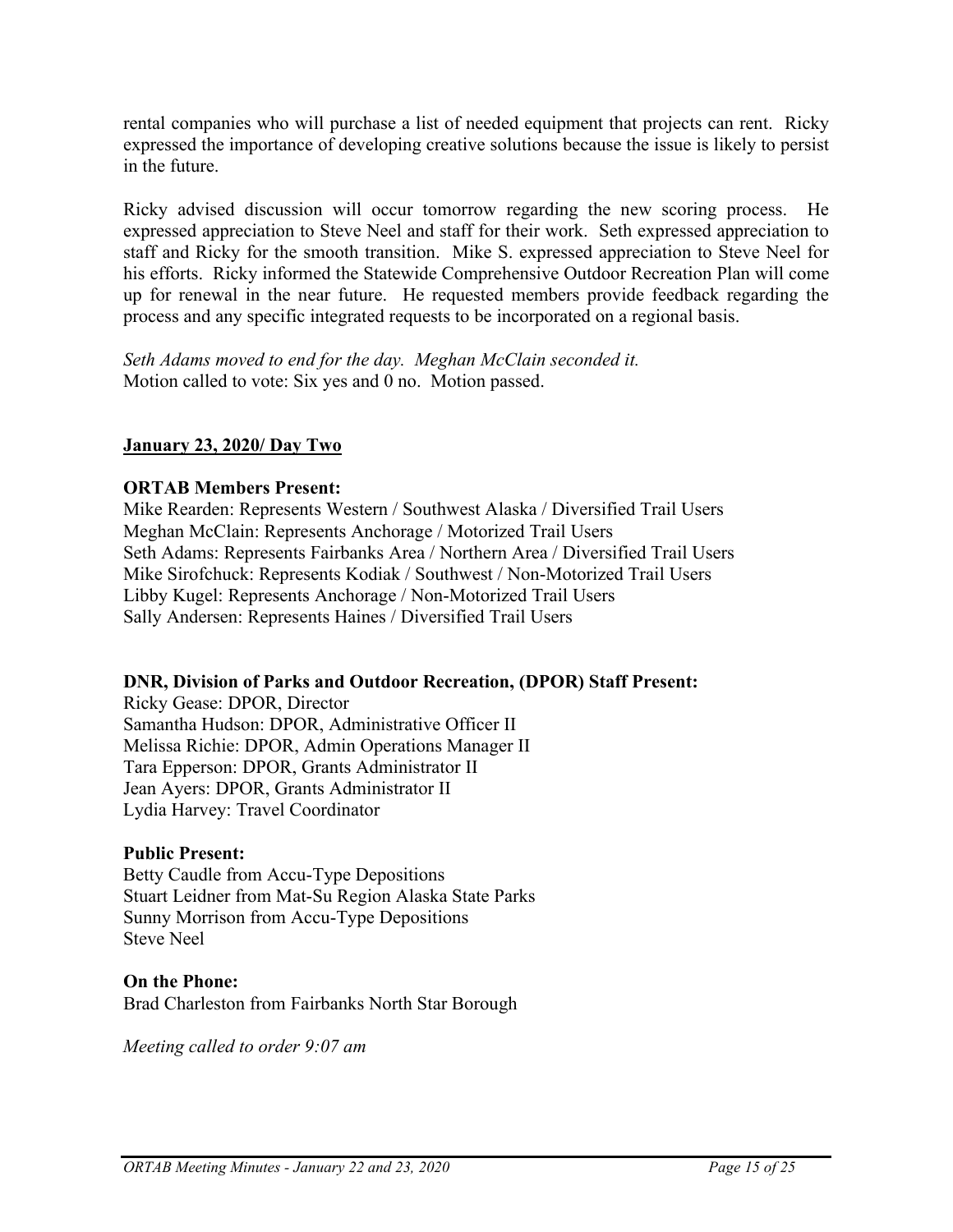Mike Sirofchuck called the meeting order. No participants were on teleconference. Mike S. requested cell phones be silenced. He noted the transcriber is taking minutes and requested the participants to state their name before they speak.

Jean Ayers, Grants Administrator for the Land Water Conservation Fund (LWCF), introduced herself and provided a brief update and forward projection. The LWCF is a federal grant program and the National Park Service is the funding agent. Jean informed ORTAB members would normally review LWCF applications at this time of year. However, LWCF was unable to hold a competitive grant round.

Jean gave an overview of the State's receipt authority and apportionment process for LWCF projects. The current apportionment can be rolled forward for two years. Additional receipt authority has been requested from the State for the FY21 budget. The hope is to hold a grant round in the fall to be reviewed by ORTAB next year. A member asked if it would be appropriate to contact legislators to request support for the additional receipt authority in the budget. Jean responded in the affirmative and expressed appreciation for the advocacy for the programs and the Board. Jean announced her planned retirement in April. Members expressed congratulations.

# *Stuart Leidner joined the meeting.*

Mike S. reviewed the house rules. Public comments during the grant scoring period are only allowed if the applicant is asked a direct question by a Board member. ORTAB members may change original scores during the meeting. Mike S. requested members declare any conflicts of interest regarding applications.

# Members revised scores.

Mike S. welcomed Lydia Harvey to present on travel rules and requirements. Lydia requested members submit all travel receipts to her. She provided her email address and answered members' questions.

Discussion occurred regarding the consideration of last year's Cripple Creek ATV Trail application. Samantha Hudson expressed concern that, given the changes to the State Recreational Trails Program (RTP) and application process, the applicant did not use the same application as others had to use this year, did not meet the same deadlines that others had to meet this year, and did not post public notice for the projects this year. Seth Adams explained his two projects were pre-included to this year's competitive round without the requirement to resubmit and reapply per Ricky Gease's directive. Ricky Gease confirmed that he and Seth had a private discussion about this issue. This directive was not shared with the grant administration team, was not advised upon by State RTP staff, and the State RTP processes were not followed. Libby Kugel informed the board that a similar protocol was followed for two other projects in last year's grant round. Sally Andersen indicated that could set the precedent for practice this year.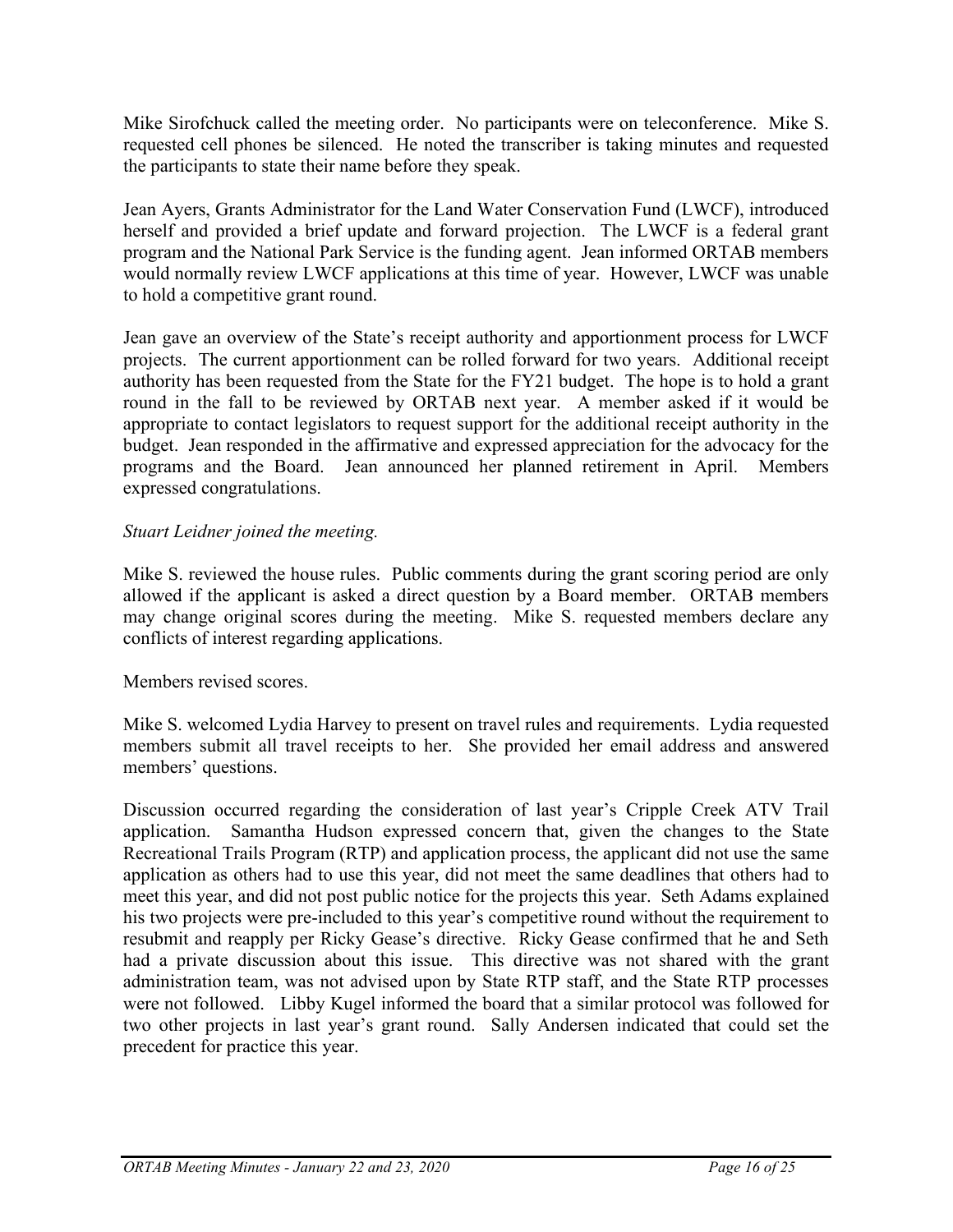# **16. Project Title:** Gold Mint Trail

**Applying Organization:** DNR DPOR Mat-Su

**Project Category:** Non-Motorized

**Federal Funds Requested \$ / Match Requirement \$ / Non-Participating Costs \$ / Federal %:**

\$55,397.00 / \$6,998.00 / \$1,615.00 / 88.78%

**Total Participating \$ / Total Project Cost \$:** \$62,395.00 / \$64,010.00

**Final ORTAB Score:** 85.83 / 100

# **Project Discussion:**

Stuart Leidner from Mat-Su Region Alaska State Parks discussed the Gold Mint Trail is one of the region's most popular year-round trails. It is particularly dense with alders, moose, and bear. The project will focus on six miles of flat, non-motorized trail to clear the path for better line-of-sight. Stuart indicated the change to the application was a misunderstanding regarding the rules and regulations regarding the U.S. steel content. The project has pared to one new chainsaw and one new brushcutter. Parts from other machines will be assembled to create necessary tools. Renting chainsaws is probably inefficient because the amount of usage would likely damage the saw beyond repair and the project would end up paying for saw.

**17. Project Title:** East Red Shirt Lake and Chicken Lake Cross Park Trails

**Applying Organization:** DNR DPOR Mat-Su

**Project Category:** Diversified

**Federal Funds Requested \$ / Match Requirement \$ / Non-Participating Costs \$ / Federal %:**

\$43,967.00 / \$25,237.00 / \$778.00 / 63.53%

**Total Participating \$ / Total Project Cost \$:** \$69,204.00 / \$69,982.00 **Final ORTAB Score:** 85.67 / 100

# **Project Discussion:**

Stuart explained these trails have nuances due to the volume of homeowners within the Nancy Lake State Recreation Area. The trails have not been thoroughly brushed in six years. Trees need to be cut down due to the challenging effect of the spruce bark beetle. Seth inquired about the match from the Mat-Su Trails and Parks Foundation outlined in the budget narrative. Tara Epperson commented the match decreases the federal share percentage rate to 63%. This requires the grantee to report approximately 38% with each billing. Stuart expressed his understanding of the process and explained to members the efficient plan to meet the requirements.

Seth asked if the Mat-Su Trails and Parks Foundation budget can be used to purchase additional chainsaws. Stuart disagreed, and noted the source of the funds has no bearing on the policy. Samantha explained the whole project has to comply with the Buy America policies. Stuart indicated he may request chainsaws this season from other nonprofit friends to fulfill additional need.

Discussion occurred regarding recent work to harvest trees affected from the spruce bark beetle epidemic. The scope of the impact is beyond the effects of what occurred a couple decades ago. The focus is twofold; cutting trees around current infrastructure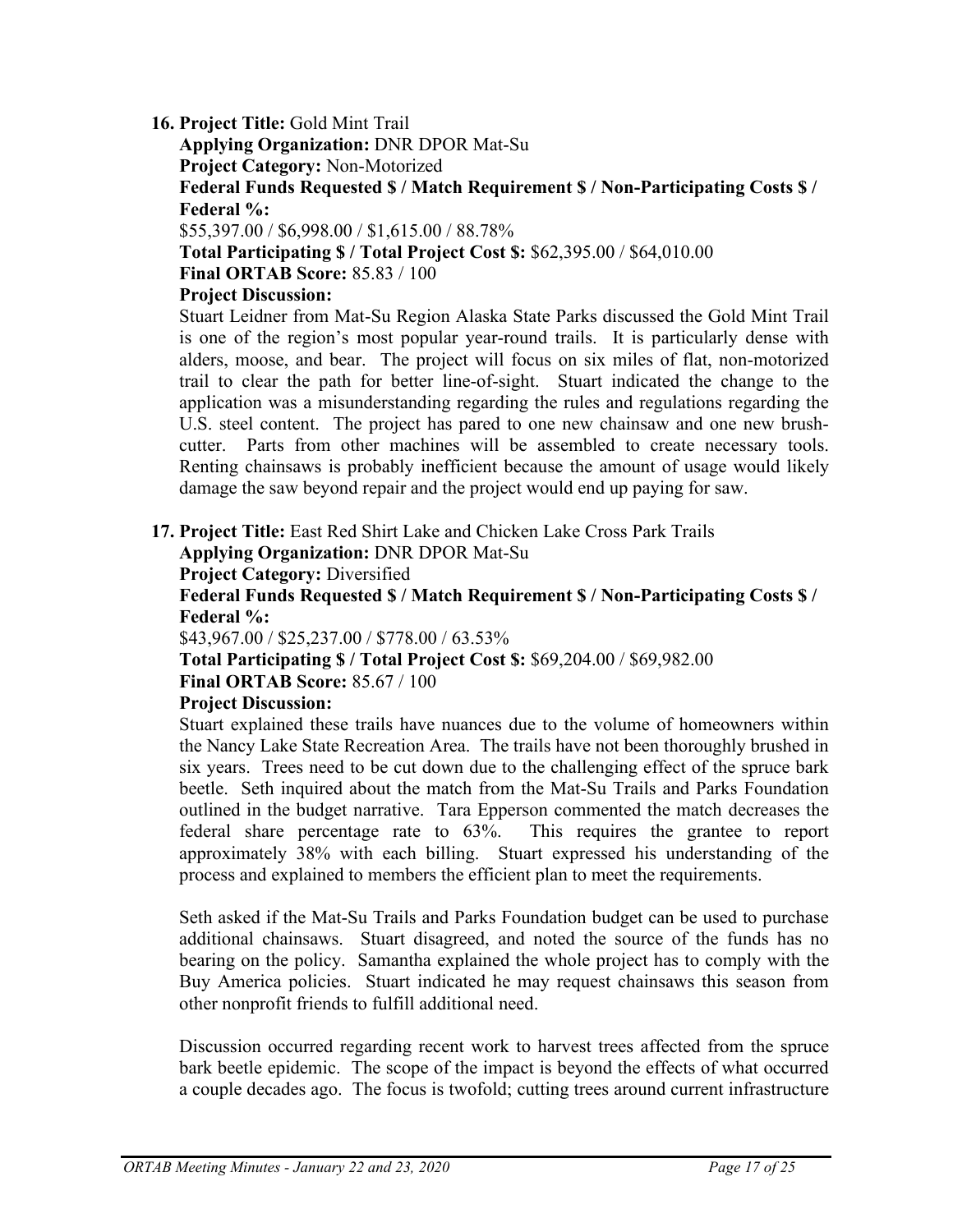to increase safety and removing windblown trees. Ricky noted one of the steps the ORTAB members can take is to write letters of support for continued field mitigation grants. Ricky commented funding projects to keep trails open is beyond the scope and capacity of the ORTAB.

### *Joe Hall joined the meeting.*

**18. Project Title:** Iditarod National Historic Trail (Crow Pass), Phase II **Applying Organization:** DNR DPOR Chugach **Project Category:** Non-Motorized **Federal Funds Requested \$ / Match Requirement \$ / Non-Participating Costs \$ / Federal %:** \$51,659.50 / \$5,739.50 / \$0 / 90.00% **Total Participating \$ / Total Project Cost \$:** \$57,399.00 / \$57,399.00 **Final ORTAB Score:** 86.33 / 100 **Project Discussion:**  Joe Hall discussed the primary purpose of the project is to address the most urgent and challenging brush issue in the high complaint and search and rescue response areas.

Resurfacing of the trail will also occur. Crow Pass is part of the Iditarod National Historic Trail traveling 24 miles from Girdwood to Eagle River. He believes it is the most popular backcountry trail in Alaska. A Phase I grant was funded two years ago. This grant continues the needed work. Improving the trail to acceptable public standards will take years. The project scope is intensive. All of the work is backcountry. All of the equipment will be flown in or hiked in.

Seth asked if it would be more efficient to request a larger amount of money in order to perform more work. Joe believes the best situation would be to receive \$300,000 to conduct a five-year project, which would provide an increased opportunity for efficient staff time management and project planning. The current work will be completed over approximately eight weeks.

*Brad Charleston joined the meeting telephonically.*

**19. Project Title:** Tanana Lakes Recreation Area

**Applying Organization:** Fairbanks North Star Borough **Project Category:** Diversified **Federal Funds Requested \$ / Match Requirement \$ / Non-Participating Costs \$ / Federal %:** \$68,949.00 / \$7,661.00 / \$0 / 90.00% **Total Participating \$ / Total Project Cost \$:** \$76,610.00 / \$76,610.00

**Final ORTAB Score:** 88.50 / 100

**Project Discussion:** 

Brad Charleston advised he assisted in writing the application and is standing in for Brian Wright, who is out of town. Brad C. gave a background of the Tanana Lakes Recreation Area. There are over 200,000 visitors who utilize the site year-round. The trail system goes all the way around the lake with many satellite trails throughout the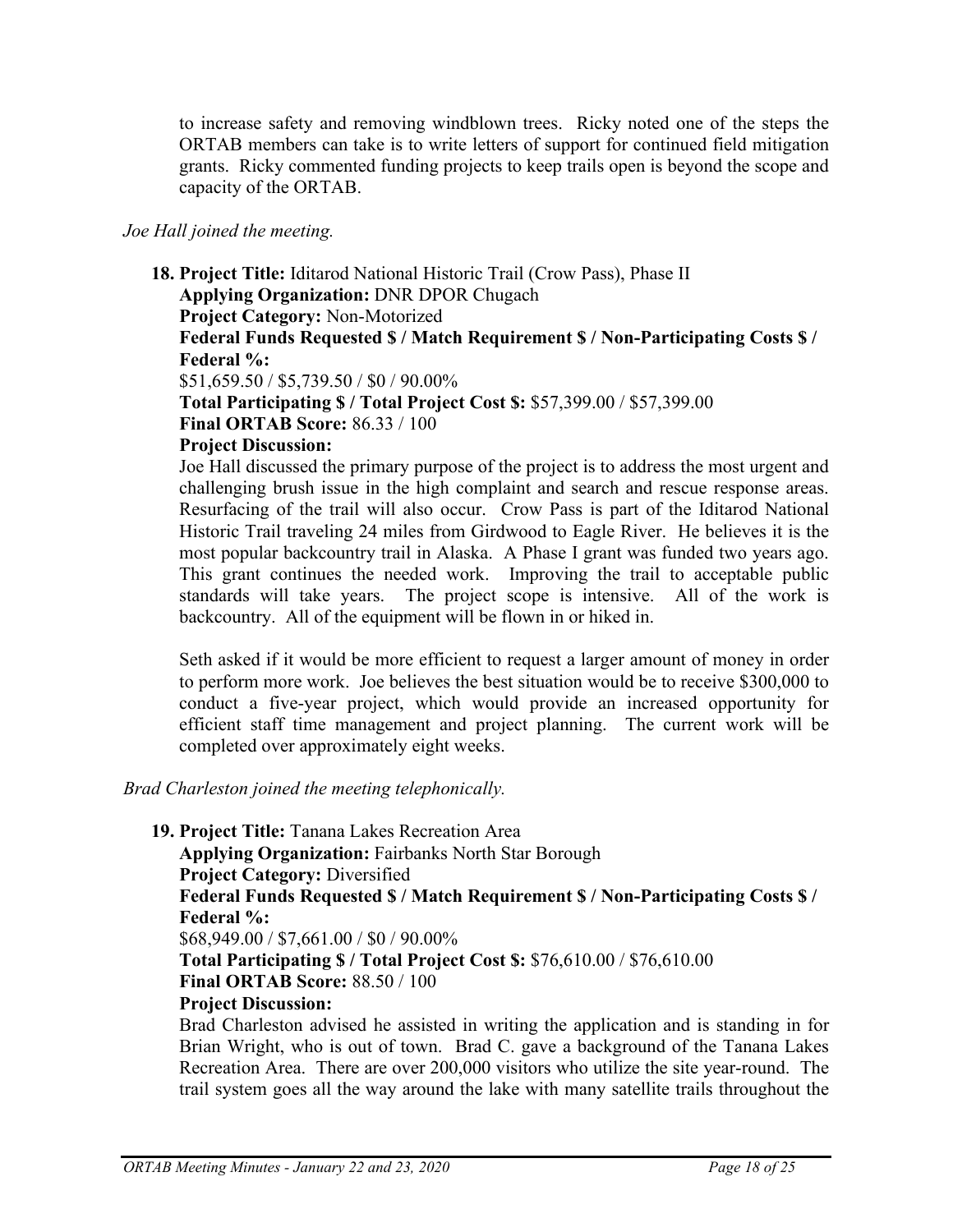park. Additional funding is scheduled for improvements to the park, including a new access road into the park. This is expected to increase usage. The trail system is lacking adequate signage. The project will install three trailheads at main access points.

Libby inquired as to the content of the signs. Brad C. explained this is the first effort in standardizing trailhead design and trailhead kiosks in the Borough. The specific information and language has not been crafted, but will include rules, trail etiquette, and a high quality map. Graphic design will be completed internally, and is not included in the grant budget. Members revised scores. Brad C. expressed appreciation to members for their volunteer work.

**20. Project Title:** Cripple Creek ATV Trail **Applying Organization:** Interior Alaska Land Trust **Project Category:** Motorized **Federal Funds Requested \$ / Match Requirement \$ / Non-Participating Costs \$ / Federal %:** \$70,000.00 / \$7,137.00 / \$0 / 90.75% **Total Participating \$ / Total Project Cost \$:** \$77,137.00 / \$77,137.00 **Final ORTAB Score:** 86.60 / 100 **Project Discussion:**  Seth advised he submitted his conflict of interest acknowledgement and is on the

Board of the Interior Alaska Land Trust. Seth informed he wrote the grant application, but claims he was not paid to write it. He did not vote on the application last year. Sally advised she worked for the Interior Alaska Land Trust previously, but had no involvement with this application.

*Chair Mike S. ruled that Seth Adams has a conflict of interest and his score will be removed from consideration in the Cripple Creek ATV Trail application.*

Seth informed the application includes an environmental review. The project is a rebuild of an existing trail with minor realignment to the current trail boundaries. Seth described one area of the trail that goes off the property. The project will include moving the trail onto the property. Discussion continued and it was noted that the project does not qualify for STIP 1 and this year's grant round was limited to STIP 1 applications.

Seth noted the project dates can be updated by a full year.

Tara noted the environmental form does not include agency contact information for each category. Further research and more updates would be needed to make this application viable. Melissa noted it may be possible to send the application to FHWA for review. The board decided to review the budget and files from last year's application. Seth indicated he spoke with the contractor and the labor costs have increased from \$65,000 to \$70,000. Seth noted Interior Alaska Land Trust could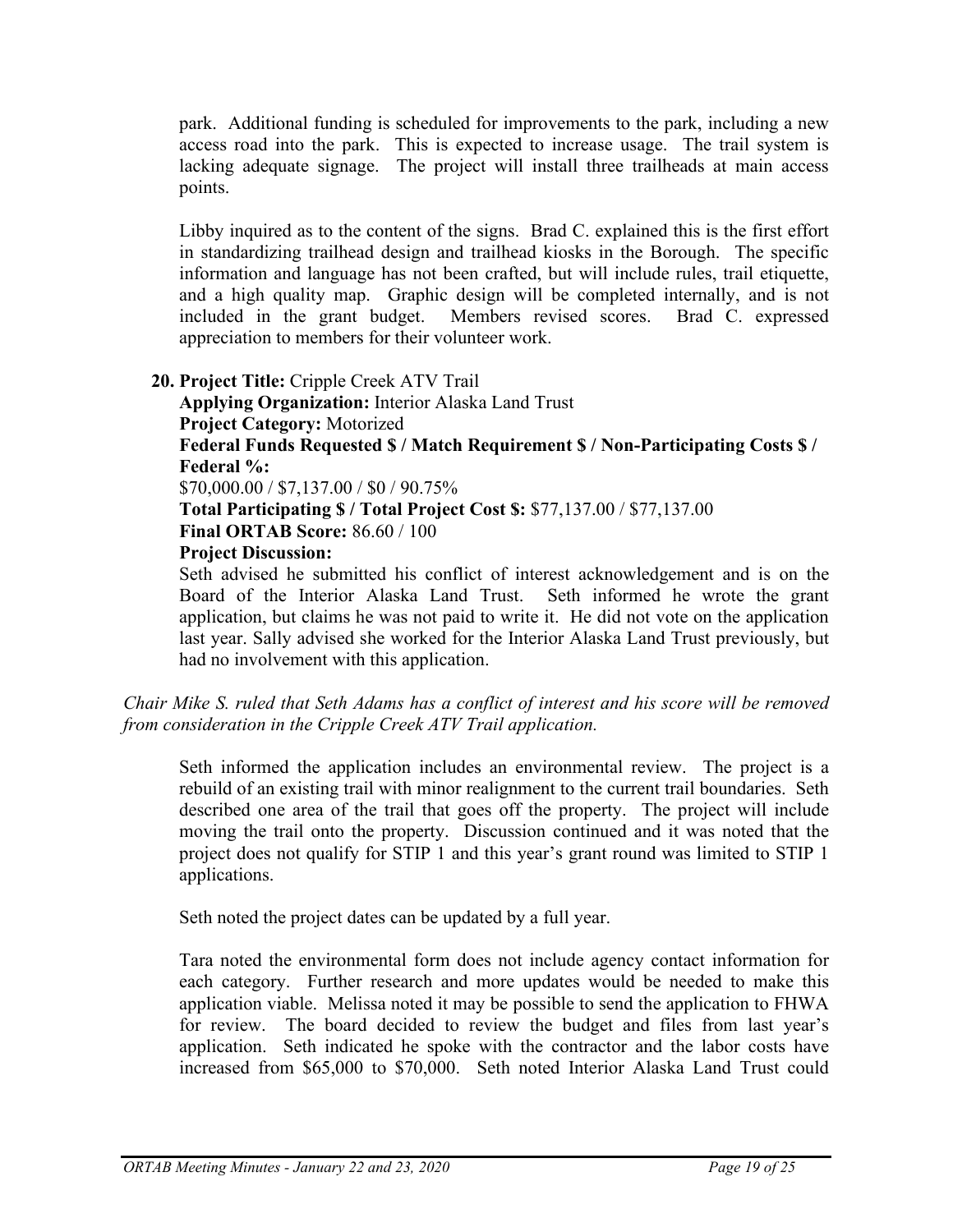make arrangements to provide assistance if the increase in labor costs proves to be an obstacle.

### *A break was taken at 10:01 am*

Discussion continued regarding Seth's Cripple Creek application. Meghan McClain reminded members there are still two potential outstanding applications waiting for Buy America revisions that may be submitted before the deadline. Discussion occurred regarding scoring this project competitively since it was approved last year by ORTAB. Ricky was told by Seth that the decision last year was that the application would be considered by ORTAB this year without a resubmittal of the application. This was prior to the decision to only accept STIP 1 projects this year. Ricky believes the application could be updated to include the dates and accurate budget and cost estimates. Seth agreed to comply by tomorrow.

Members revised scores and the spreadsheet was updated. Mike S. discussed the total amount for all of the projects, including the two that may resubmit, is still within the funding cap. There is enough money to fund all the projects. Tara reviewed the spreadsheet and answered members' questions. Further discussion occurred regarding changes to project categories and additional budget adjustments.

Seth suggested the ORTAB could approve two contingencies; one contingency would include the approval and funding of the two applications expected to be resubmitted and another contingency would include the applications reviewed today. Samantha emphasized the importance of members reviewing the applications that may possibly be resubmitted before they are approved. Steve Neel, as a member of the public, explained one of those applications is the Alaska Trails application focused on preparing groups to perform brushing in the Southcentral area. There was no specific trail mentioned. Steve does not believe the project would pass approval by Federal Highways. Steve conveyed the project has to identify the trails and work that is being completed. Melissa conveyed the application also had a Buy America issues with their tools. She noted that Ricky had requested that projects with Buy America issues be allowed to resubmit an application with additional information. Libby informed the representative for the Alaska Trails application is currently out of town.

Steve Neel, based on his past experience as an RTP Grants Administrator, discussed the Sea Lion Cove application that may possibly resubmit has come before the ORTAB several times. One of the challenges has been remote access. The current application focused on replacement of the boardwalk with a perforated metal grate. The problem is the steel does not meet the Buy America policy. The project did not yet have an alternative American steel source. Steve indicated he searched for an alternative American steel source and did not find one.

*Sally Anderson moved to approve the current Recreational Trails Program FFY 2020 scenario and applications submitted thus far and Mike Rearden seconded it.*

Seth commented he is in favor of the motion, but additional adjustments are needed. Mike S. indicated Seth's concerns will be addressed in a different discussion.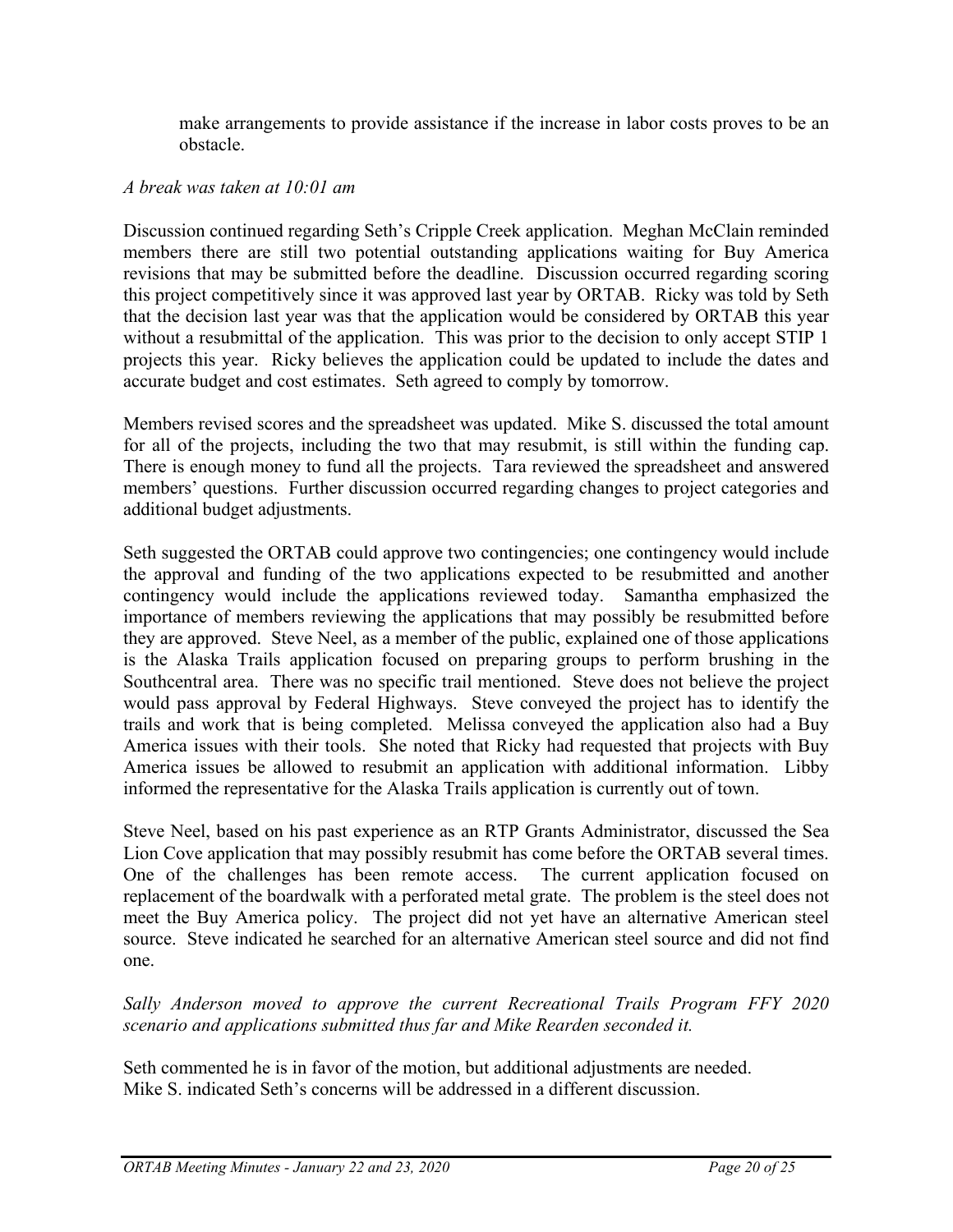*Seth Adams moved to close discussion on the motion and Libby Kugel seconded it.* There was no objection to approve the motion to close discussion.

Motion called to vote to approve the current Recreational Trails Program FFY 2020 scenario and applications submitted thus far: 6 yes and 0 no. Motion passed.

Seth commented the budget that was just approved in the previous motion still needs modifications because \$100,000 is left unbudgeted. Samantha inquired if the board would be comfortable allowing the approved budget to be contingent on the next meeting's decisions. Seth agreed. Discussion occurred on next steps. The approved budget will be modified when the ORTAB meets again. At that point, either one or both of the applications outstanding will be reviewed. Additionally, any budget monies remaining could be allocated to existing projects based on recommendations and further consideration. Mike R. does not believe members can assume projects will be able to accept additional funding without active discussion with applicants.

Samantha suggested members refrain from approving the budget until the deadline has been reached, all the information has been received, and the entire process is concluded. Discussion continued regarding wording a motion to clarify the previous motion.

*Meghan McClain moved to clarify the budget approved today is a recommendation that could be adjusted at a future date and Seth Adams seconded it.* Motion called to vote: 6 yes and 0 no. Motion passed.

Discussion occurred regarding the goal for the remainder of the meeting and how to minimize the discussion needed at the next meeting by outlining contingencies and possible scenarios pertaining to the two potential application and distribution of remaining available funds. It was agreed the members will support Director Gease's recommendation on distribution of any remaining funds after all of the applications have been received. The request was made for Ricky to consider the ranking of the projects as a factor in the decision of distributing all additional funds. Ricky agreed.

Ricky requested discussion occur today with Joe Hall regarding his applications and ability to accept additional funding. Joe indicated each of the submitted applications have the ability to support a match for additional funding and would strongly benefit from additional labor time. Joe noted he will reformat the budget in any way that is needed.

# *A break was taken at 10:53 am*

Members discussed and conducted a general review of the initial applications of the two projects that may resubmit an amended application before tomorrow's deadline. One of the projects lists Girdwood, Anchorage, and U.S. Forest Service as the landowners. There were no structures identified in the application. Members commented the idea of the project is good, but cannot be financed with RTP funds because it does not meet criteria of identifying definitive trails that will be addressed.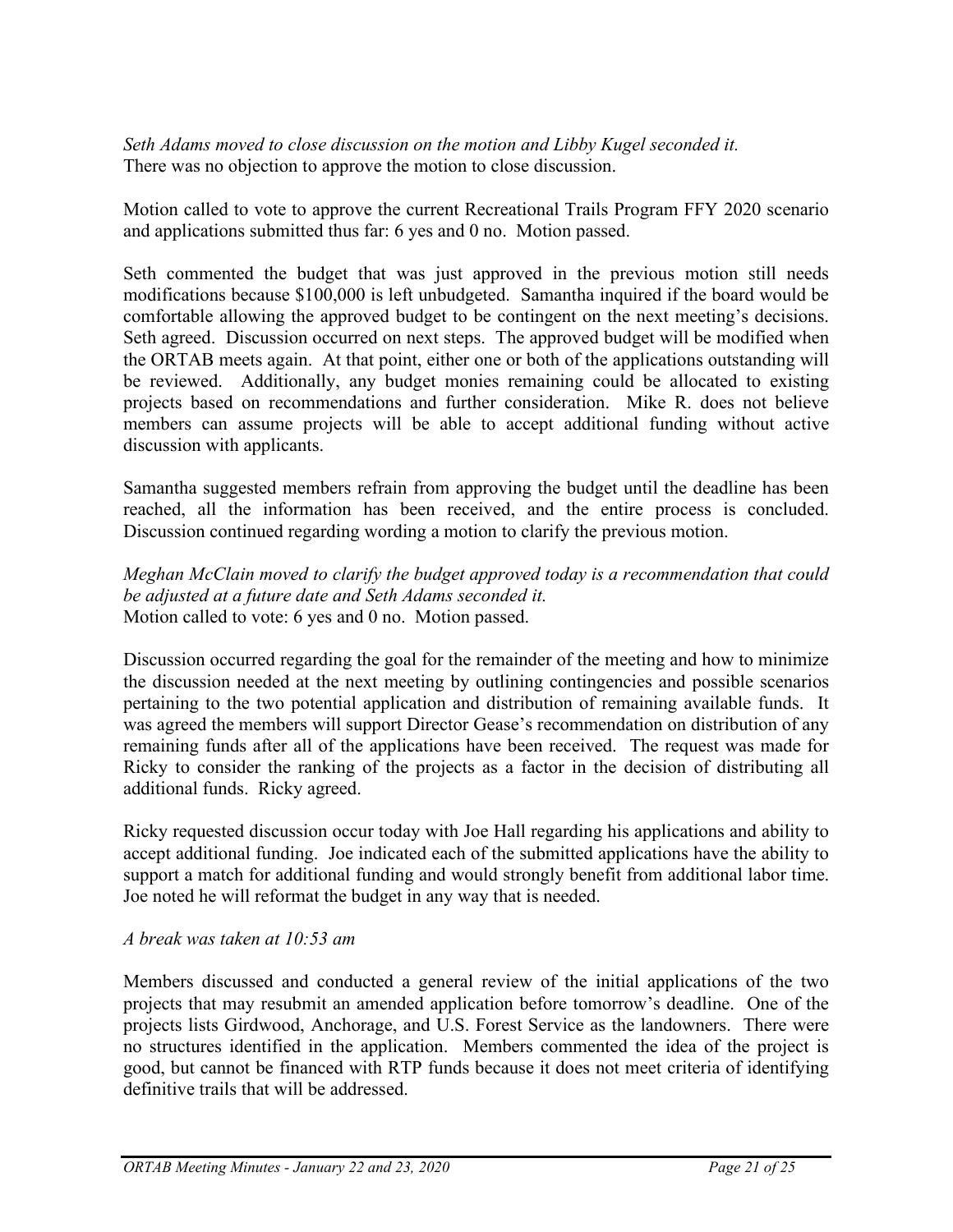Steve Neel, member of the public, explained there were floating trail crews in the State parks about 10 to 12 years ago. The idea was sound and allowed the superintendent to assess trails early in the spring and task crews to conduct repairs. Federal Highways disapproved of the practice and wanted each individual trail per district to have isolated assessment and specific funding.

Concerns were expressed regarding funds being used for crew training. Steve Neel explained grant funds have been used previously for training purposes with good results. He does not believe Miles Brookes has utilized crew training in the last few years. Ricky advised the State of Alaska is currently addressing an issue with risk management. The State no longer wants to authorize the use of chainsaws by volunteers and the State no longer wants to authorize work with organizations that allow volunteers to use chainsaws. Ricky explained the argument to the issue is the risk of using chainsaws is the same whether or not the person using the chainsaw is a volunteer or paid staff. A State decision has not been finalized.

Melissa indicated that this project has a Buy America issue in the budget with the purchase of chainsaws, brush-cutters, and other listed tools. Samantha requested to review the public notice requirement submitted. The project does not meet minimum qualifications for public notice. Public notice must be posted on each specific property location in which work will be conducted.

Members agreed the application does not meet the required criteria to move forward, even if the Buy Alaska issues were completely resolved. The application was removed from consideration. Members agreed to provide feedback to the applicant regarding specific ways to meet the criteria for next year's application submittal process.

Members reviewed the initial application submitted for Sea Lion Cove State Marine Park Trail. Steve Neel explained this project was similarly submitted the prior two years and did not get approval because of the remoteness of the area. Public access is low because access to the area is boat-only. There is one commercial boating outfitter who will benefit from this project. The outfitter ferries cruise ship passengers to the area during the summer at approximately 236 hikes per year. The area does not get much usage the remainder of the year. The application is contingent on compliance with the Buy America steel requirement.

Ricky provided a general perspective for consideration of applications and the demographics of Alaska. He noted 80% of the population lives on the road system and 20% of the population lives in rural areas. Historically, almost 100% of the funding will have gone to the trails on the road system. Rural trail projects may be more expensive to accomplish. He asked members to consider if their approach to overall funding is equitable to the state of Alaska if rural projects are not funded. This same conversation occurs on many different levels of government in Alaska. Ricky states that he is not directing the decision process. He does want members to have the overall perspective. Members continued to review the budget and application.

*A break was taken at 11:57 am*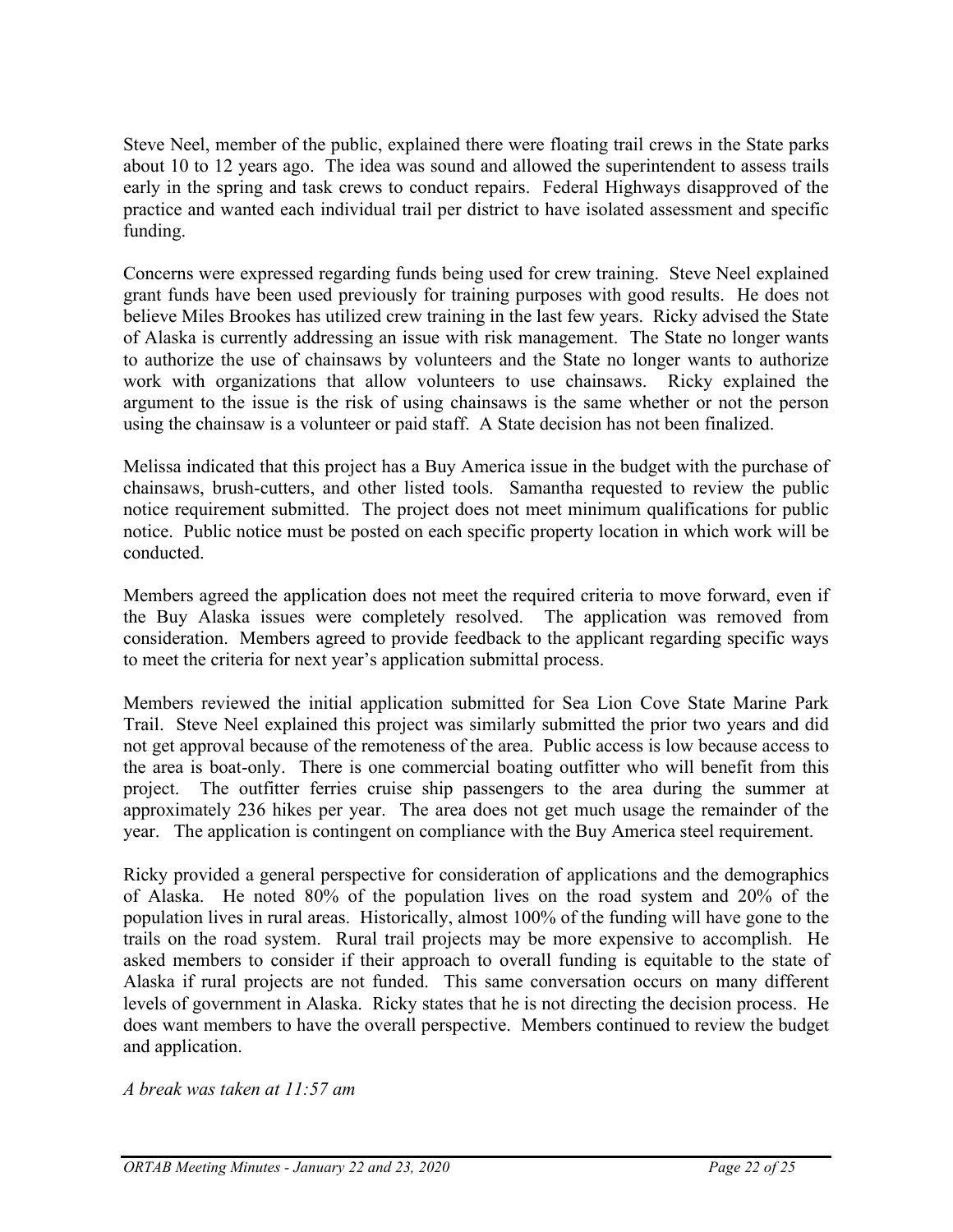Mike S. reconvened the meeting and indicated the Sitka Trail Works Sea Lion Cove State Marine Park Trail application had been resubmitted and final review will commence.

**21. Project Title:** Sea Lion Cove State Marine Park Trail **Applying Organization:** Sitka Trail Works **Project Category:** Non-Motorized **Federal Funds Requested \$ / Match Requirement \$ / Non-Participating Costs \$ / Federal %:** \$34,570.50 / \$3,896.50 / \$0 / 89.87% **Total Participating \$ / Total Project Cost \$:** \$38,467.00 / \$38,467.00 **Final ORTAB Score:** 75.50 / 100 **Project Discussion:**  The galvanized planking was replaced with pressure treated planks. The number of duckbill anchors was reduced. Members provided revised scores and believe the

application can be conditionally approved, subject to satisfying the Buy America requirement. The gasoline-powered auger is the item causing the budget to be outside the Buy America threshold.

*Seth Adams moved to approve Sea Lion Cove State Marine Park Trail application and Meghan McClain seconded it.*

Discussion occurred to appropriately word the motion.

*Libby Kugle moved to recommend to the Director of State Parks the funding of Sea Lion Cove State Marine Park Trail application, contingent upon the applicant providing corrected information by 5:00 pm Friday, January 24, 2020. In the event the deadline is not met, the excess budget amount will be distributed to specific applicants as determined by the Director. Meghan McClain seconded it.*

Motion called to vote: 6 yes and 0 no. Motion passed.

There were no items under Old Business to discuss.

Mike S. opened the discussion regarding items under New Business. Seth requested the project name is included on the application. Samantha agreed. Libby requested the synopsis of the project is placed at the top of the application. Samantha agreed. Mike S. noted the public benefit numbers on the score sheet do not match the public benefit numbers on the application. Sam agreed to review the concern as she is unfamiliar with the score sheet the members use. Sally informed the community support section indicates there are 14 points possible, but there are actually only nine points possible. She requested question one, regarding the overall application, is placed at the end of the document. Samantha agreed.

Members requested staff specify in the instructions that photographs of the project area are highly recommended to assist in the scoring process. The photographs are helpful to members during review of the application. Samantha agreed. Mike S. requested the spreadsheet is included on the thumb drive. Samantha agreed.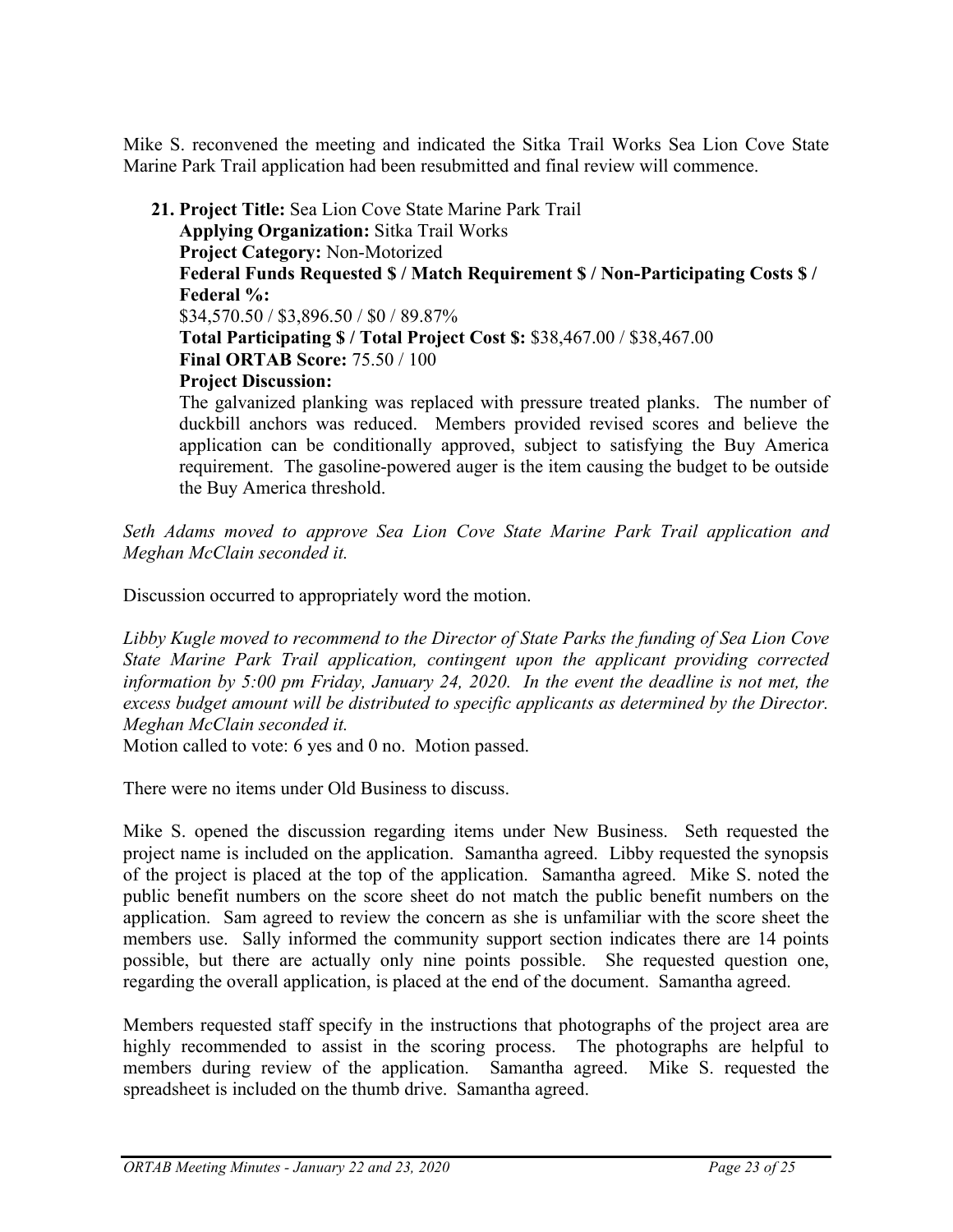Sally discussed a scoring change regarding letters of support. The suggestion was to either require additional letters of support for Parks or reduce the number of points for fewer letters of support. Sally feels she did not get a great overall context for some of the projects. Steve Neel explained the decision was made several years ago to allow only one letter of support on State lands by the Superintendent and advisory boards. He noted another previous issue regarded nonprofits creating a form letter and obtaining signatures from as many people as possible. This became a mass marketing endeavor and did not have substantial relevance. Ricky described another difference between State land processes and other land processes are the Citizen Advisory Board public testimony. The Boards have received public comment when they write the letters of support.

Members agreed it is helpful for projects to have representatives in attendance or on the phone to answer questions and provide insight. Representation is advantageous, but not required. Members discussed applicants will continue to be allowed to submit applications electronically, either as one file or as multiple files. Sally requested discussion from members regarding ways to assess budgeted items that seem questionably expensive. The scoring sheet allows 10 points pertaining to the budget. The member can score those points based on the sensibility of the budget. The member can also ask the applicants specific questions on items.

Mike S. inquired if staff is planning to conduct workshops for next year's applicants. Samantha indicated the process is being considered. Members requested an update on the backlog of State Parks refurbish and repair of trails. Ricky explained approximately 20% of the \$3.5 million worth of projects listed were conducted last spring; two projects per region.

The State Parks field operations budget is approximately \$7 million. The deferred maintenance budget in the field areas is \$60 million. The Legislature has chosen not to fund Parks deferred maintenance budget. The funds from Exxon Valdez Oil Spill (EVOS) have been used to assist maintenance in Kenai and Kodiak. Some of the deferred maintenance is emergency repairs, which can utilize FEMA funds. Ricky discussed the importance of identifying sources of funding beyond the State government. Mat-Su Trails Foundation provides a positive example of building a successful sustainable funding source. He reviewed the process of utilizing bonds for projects.

Seth requested an update on the accumulated amount of the de-obligated funds. Steve Neel discussed Alaska has approximately \$3 million accumulation of unused and unavailable obligation as of his retirement from the State of Alaska in December 2019. All states have this problem. He does not believe the issue can be solved at this level. Steve explained the process of rescission and requesting additional spending authority and requirements outlined by State DOT to grant a higher obligation limit, which reduces DOT's authorized budget dollar-for-dollar. He noted there are no administrative funds for any of the de-obligated funds. Steve expressed the political change and DOT change necessary to move forward with obtaining a higher obligation limit would be extremely challenging based on his experience. It has been accomplished once in his 12 years of service and was arduous.